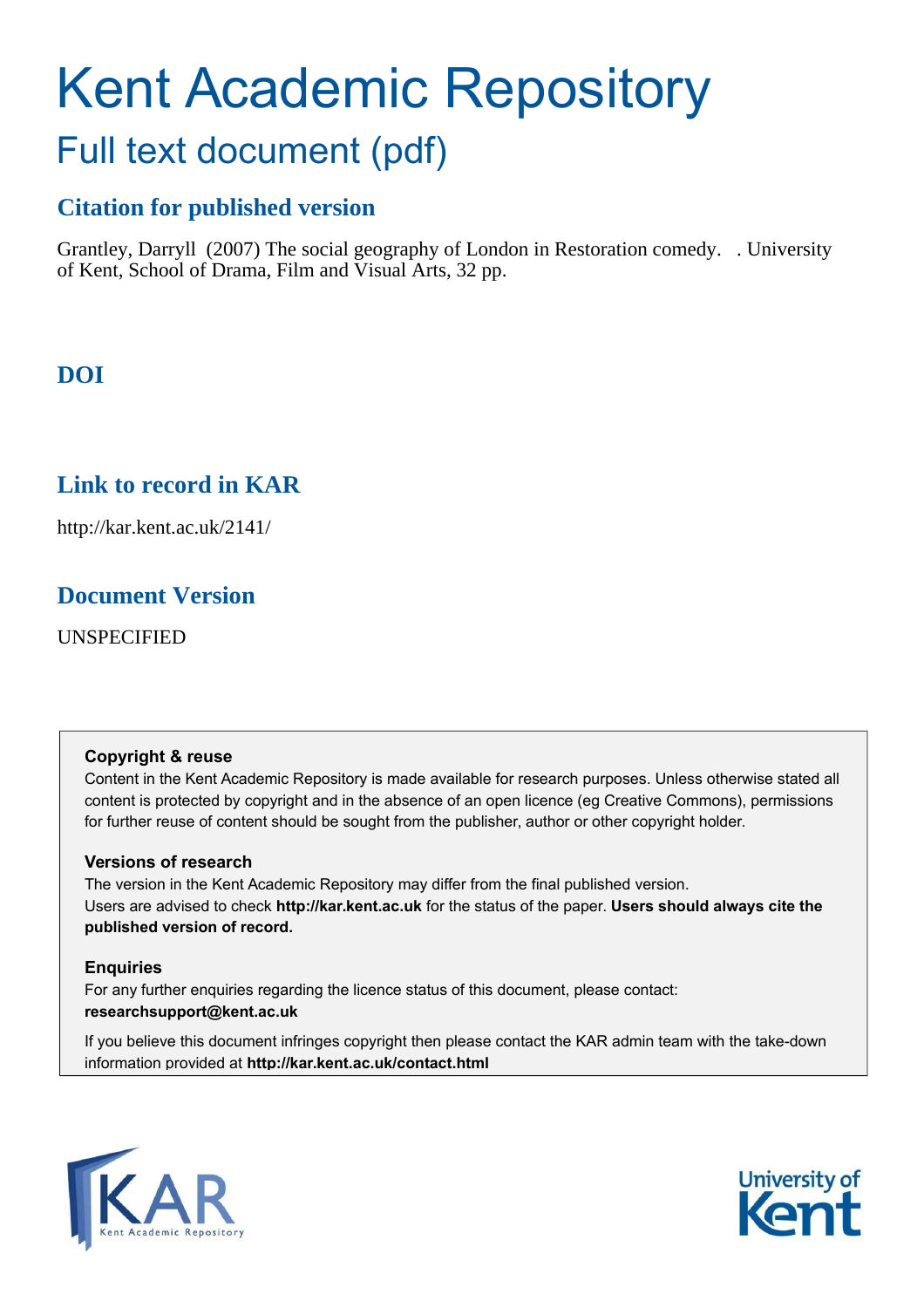#### **Darryll Grantley**

## The Social Geography of London in Restoration Comedy

At the Restoration, the theatre was quick to re-establish itself as a powerful part of the metropolitan scene and much of the drama it offered was, in turn, intimately concerned with the urban culture of the growing metropolis of London or at least a particular representation of it. Since the establishment of the commercial playhouses in the 1570s, dramatists had shown an increasing consciousness of the London audience for which they were writing, one effect of which was an extensive representation of the capital's built environment in the drama and an evolving self-consciousness about what it meant to be urban. This reached a high point in the decades following the Restoration which, in the light of the significant growth of provincial theatre in the eighteenth century, was the last period in which playwrights could comfortably assume they were writing for an audience that was almost exclusively London based. One aspect of the urban self-consciousness manifested in the drama of the Restoration is the erection of a town/country divide with the construction of an implicit cognitive map in which the 'other' or equivalent of a 'terra incognita' is the countryside (though the countryside is disavowed rather than 'unknown'). It is this divide that takes precedence over class, morality or gender in the matter of successful social self-definition, but this is a large topic that can only be touched on in this discussion. Another is the substantial shift in the image of London in this period towards a literary or theatricalized, rather than substantially mimetic representation that goes as far in Restoration drama as even to present London social life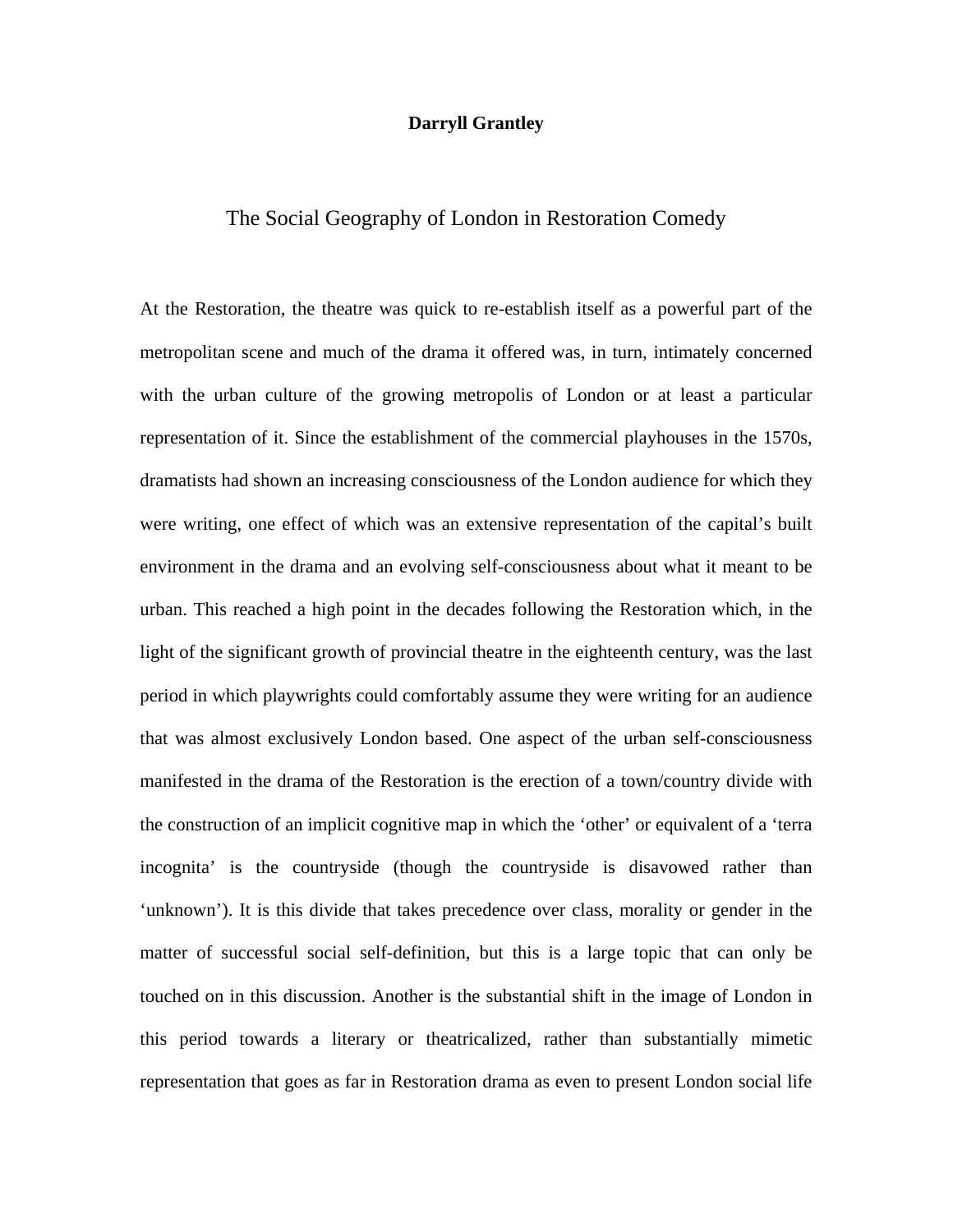itself as a form of theatre. In Pix's *The Beau Defeated* (1700) the wealthy and witty widow Lady Landsworth couches her (pretended) disaffection with London in terms that suggest this quality of life in the capital:

I have seen it all, and despise it: At the Theatre, am tir'd with the double Acted Farce on the Stage, and in the side Boxes; the Noisy Nonsense of the Pit, the Impudence of the Orange Women renders the whole Entertainment to me a disagreeable Medley: Then for Hide-Park, that's Madness to perfection; and the poor Lunatick that runs an eternal Circle in his *Bedlam* Apartment, has, in my Judgement, equal pleasure.

(3, p. 21)

The idea of the 'double acted farce' underscores the theatrical basis of social life, and reinforces the idea that locations in the comedies are dramatic settings in a double sense: they are settings for the action of the plays, but they also form a backdrop for the theatre of social display, and an understanding of the signifying potential of London's geography is as important a feature of the consciousness of characters as that of their own performance within it.

If London is presented as a form of theatre, the realization of its material geography as a type of stage set is inevitably contributed to by the advent of stage scenery in the Restoration theatre. However, the most specific directions for identifiable London scenes to be found in the drama of this period come, surprisingly, not in a social comedy but in Dryden's opera *Albion and Albanius* (1685). This is a patriotic piece looking back to and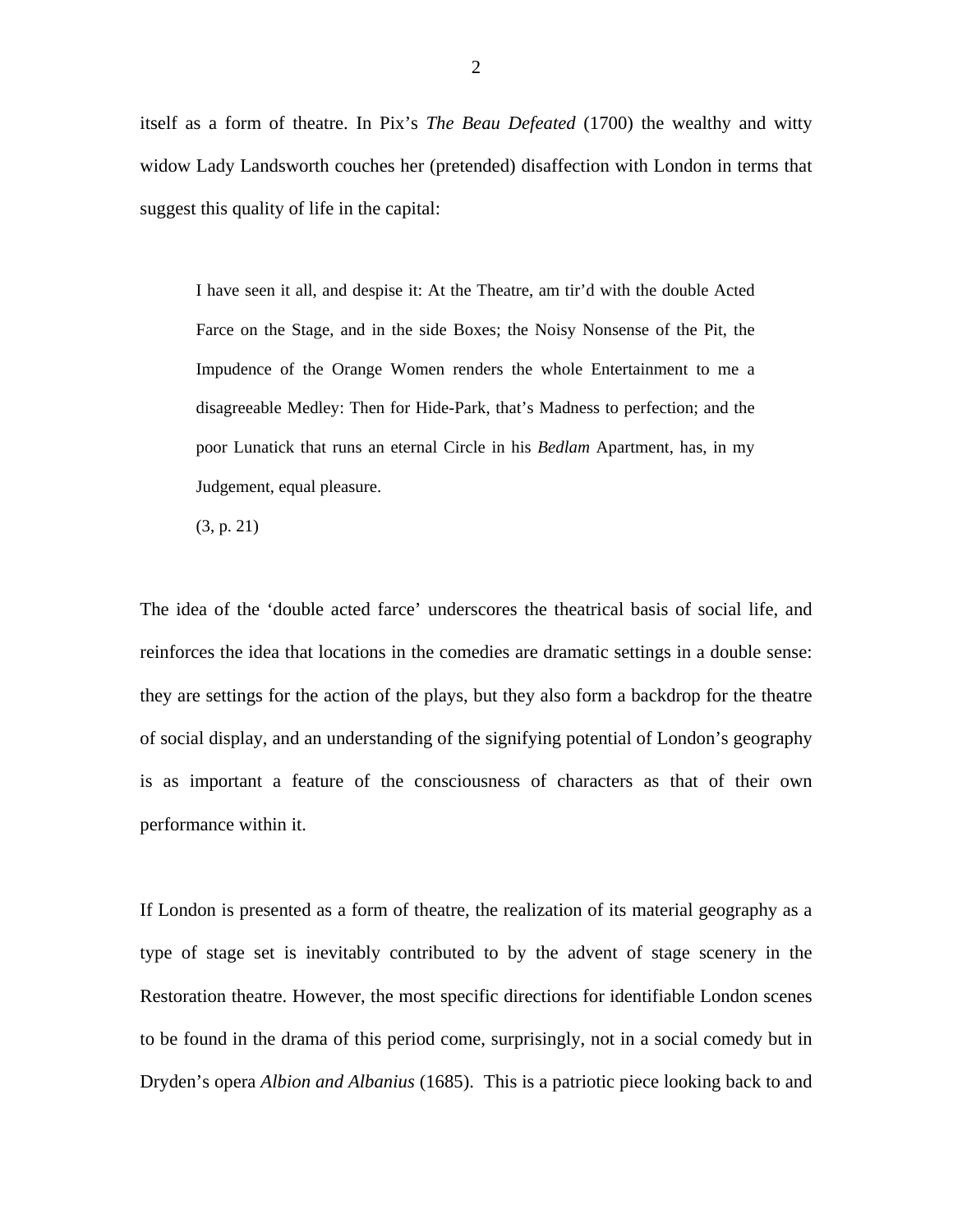celebrating Charles II's restoration in the year of its  $25<sup>th</sup>$  anniversary. Two directions for scenery specify with some detail identifiable elements of the built environment in London. The first is the opening direction:

The curtain rises, and there appears on either side of the Stage, next to the Frontispiece, as Statue on Horse-back, of Gold, on Pedestal's of Marble, enrich'd with Gold, and bearing the Imperial Armes of *England*: one of these Statues is taken from that of the late King, at *Charing-Cross*; the other from that figure of his present Majesty (done by that noble artist Mr. *Gibbons*) at *Windsor*. The Scene, is a Street of Palaces, which lead to the Front of the *Royal Exchange*; the great Arch is open, and the view is continued through the open part of the *Exchange*, to the Arch on the other side, and thence to as much of the Street beyond, as could, properly be taken.

 $(1-12)$ 

<span id="page-3-0"></span>The second is the opening direction of Act 2, scene 2: 'The Scene changes to a Prospect taken from the middle of the *Thames*; one side of it begins at *York-Stairs*, thence to *White-Hall*, and the *Mill-Bank* &c.' The other from the *Saw-Mill*, thence to the *Bishop's Palace*, and as far as can be seen in a clear day' (1-5). The opera's strongly allegorical scenic conception clearly recalls the Jacobean and Caroline masque, and its detailed images of London need to be viewed in the light of that tradition. They provide no context for realistic social action, any more than the other more fanciful scenes in the opera but are part of the opera's allegorized visual display, largely detached from the impact of the action. An idealized London is presented as an imperial capital to the glory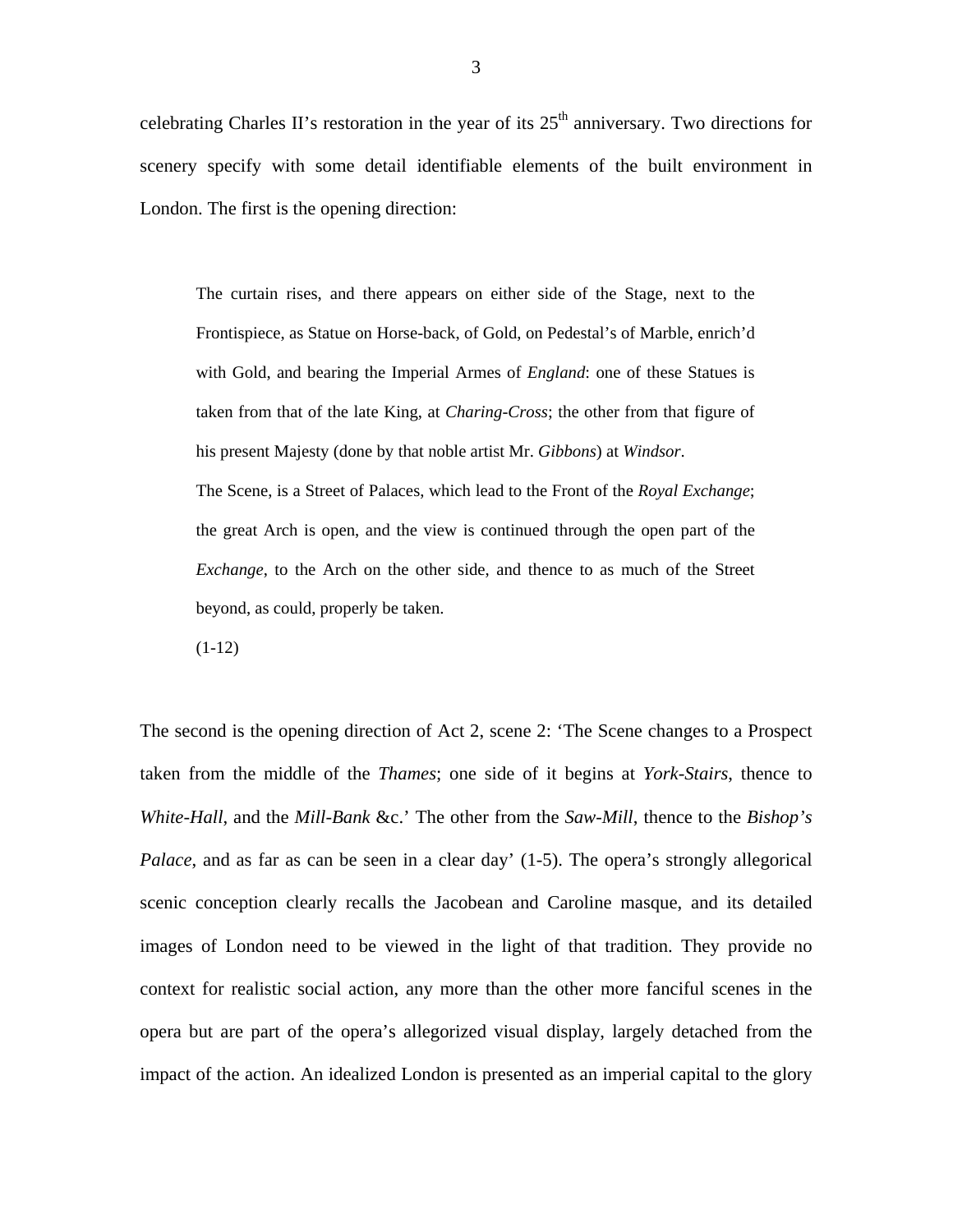of its monarch, including symbols of its trading wealth and political power as well as scenic magnificence.

In opera, however, the scenic arrangements were rather more elaborate than in the social theatre of comedy. Peter Holland has remarked of the comic drama:

Realistic as many of the sets must have been, especially for London locations like the New Exchange, Hyde Park or Covent Garden, the actors aligned themselves with the audience, especially through the use of the aside, so that the audience perceived the realism of the set as being mediated through the action of the hybrid being, the actor-character. The audience saw the actor in a situation potentially analogous to their own, rather than in a totally fictive world. (1979, 29)

This may seem somewhat to overstate the case for the realist impact of scenery, since there is very little evidence to suggest much by way of visually recognizable London locations in what is known of the arrangements for stage scenery in the period. In fact, the practice of re-using painted scenes would indicate that the distinguishing features of locations – shops in the Royal Exchange, or trees in the parks and gardens – would have been generic rather than particularized. It was only in the mid-eighteenth century that geographical locations were generally visually identifiable in stage representations.<sup>[1](#page-3-0)</sup> However, Holland's general point remains valid because of his emphasis on the actors and their performances. The audience's pleasure in the representation of familiar

<sup>&</sup>lt;sup>1</sup> For a discussion of scenographic innovations in the eighteenth century, see Nicoll, 1980, pp. 130-141 and Rosenfeld, 1981, pp. 30-59.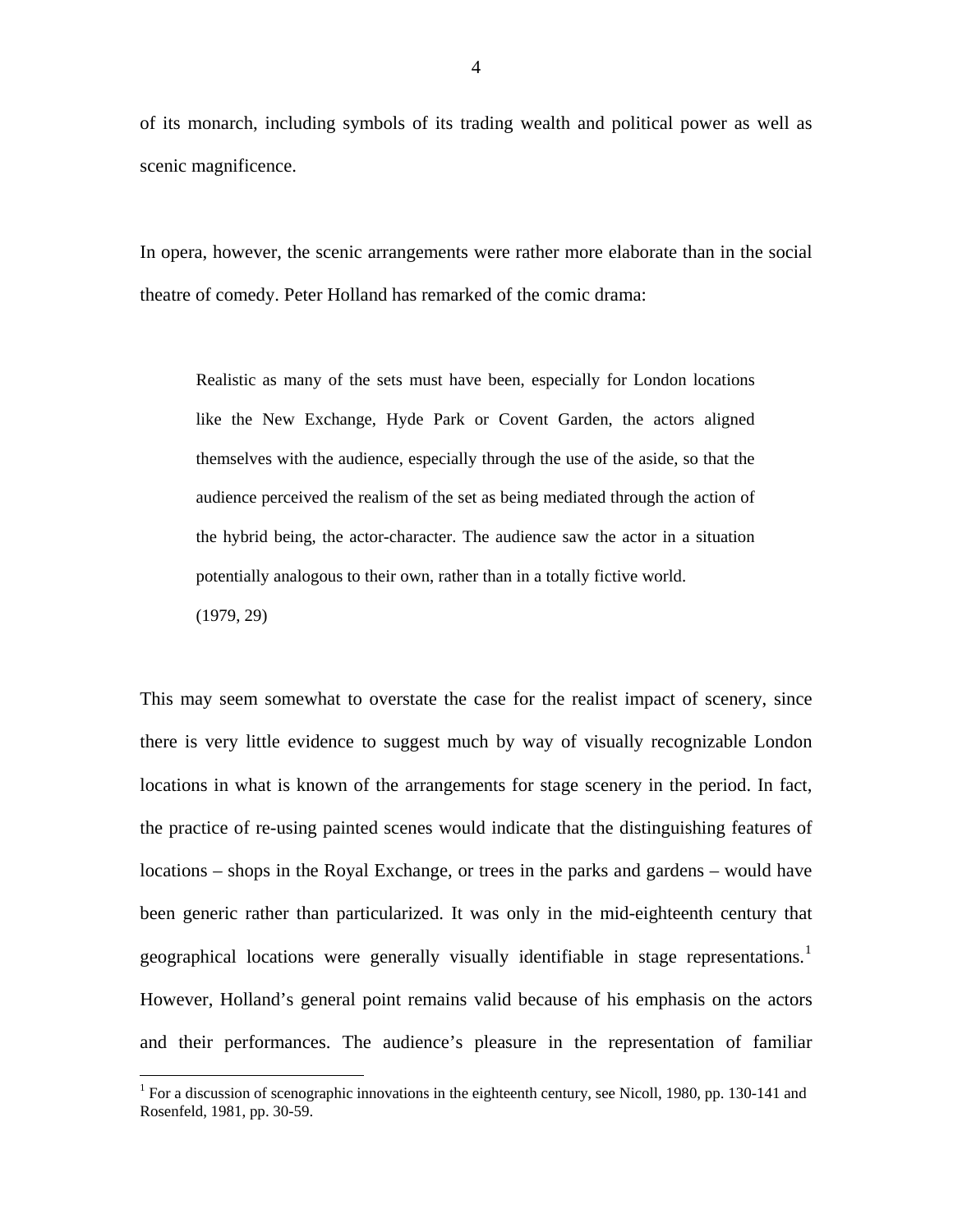locations on stage would have been overwhelmingly with reference to the social activities or people represented rather than having very much to do with any particular visual recognition. This is further suggested by the fact that the plays rarely if ever make reference to specific features that are not generic, and the interest is in the nature of the social intercourse that takes place in the localities represented. Montague Summers claimed that, in the Restoration theatre:

The presentment of any well-known centre, part of the town or other view was very exact. Unless this were the case much of the dialogue between Victoria and Olivia as they walk in the Mulberry Garden (in Sedley's *Mulberry Garden*) would miss its point, and not only is there mention, but in the business of the play use is made, of various arbours.

(1934, p. 219)

However, the specificity of the features of the localities represented visually is in the verbal reference that attaches to them. While the relative immutability of sets might have worked against strict mimetic accuracy of urban geography on stage, it would have done nothing to impair the presentation of a theatricalized London, which represented a carryover of the taste for topographical representation in contemporary visual art.

One overt means by which plays can occupy London is through settings in identified public locations, such as named parks, squares, ordinaries, taverns or other such public locations. However, even in the drama that is designated as being set in London, most scenes take place in private spaces rather than named public ones, or in unidentified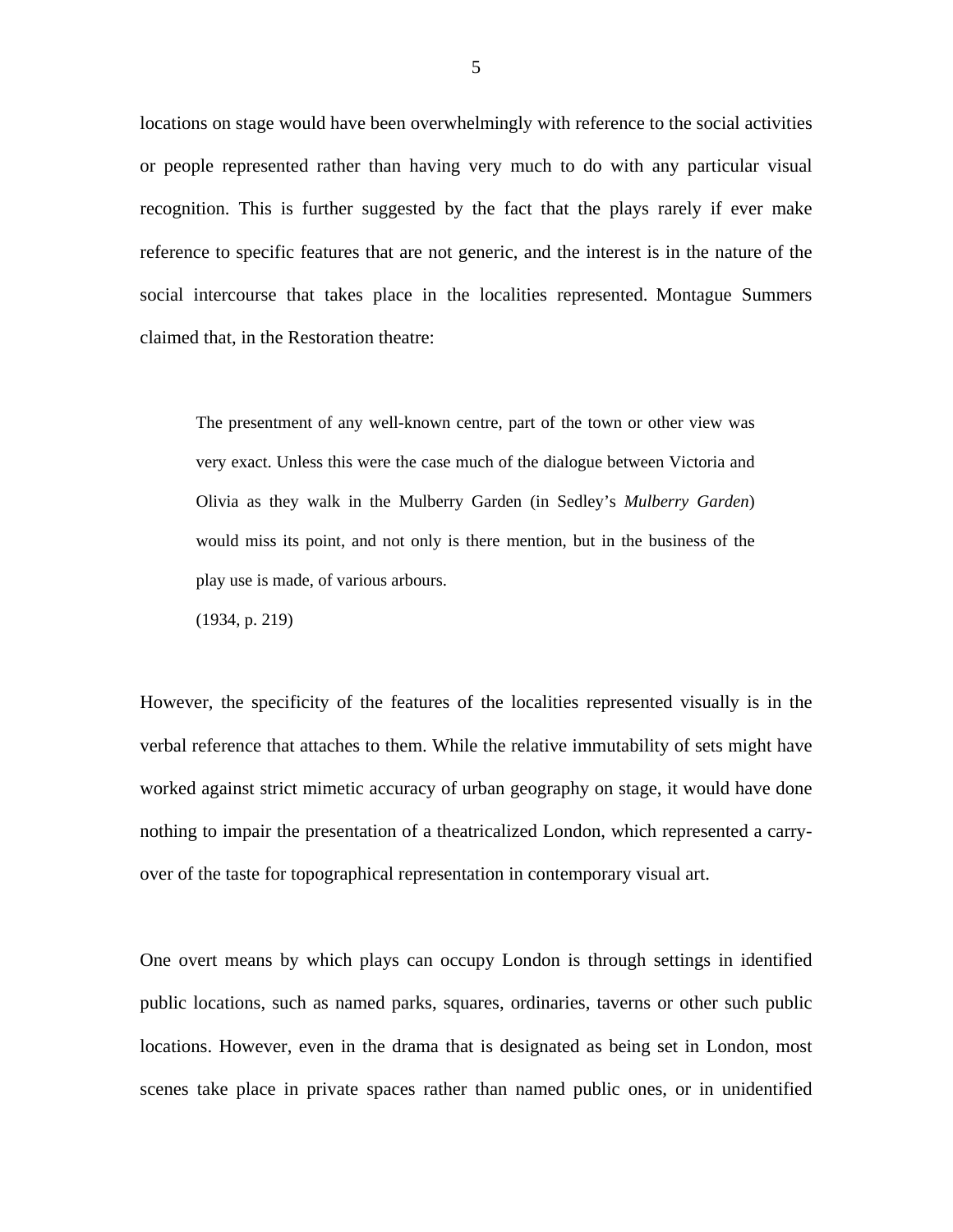public locations that might be designated, for instance, simply as 'the street' or 'a street'. Some plays show more of a tendency than others to set action in named locations and they also differ in the extent to which London becomes a subject of allusion or discussion by the characters, or the life of the town is a topic. Apart from the changing modes of drama in the four decades up to 1700, changes in the metropolis itself might be expected to have some effect on the way it is represented in the drama. Some tendencies are discernible. Far fewer plays are actually set in London at all in the 1660s than in the 1670s, which sees the greatest flourishing of such drama, the number dropping back in the 1680s to pick up again somewhat in the final decade of the century. Named London locations also only make a limited appearance as settings in the drama of the 1660s – such places as the Spring Garden, the Exchange and St James's Park in a few plays. The incidence of these and other identified places such as the Mall, Covent Garden, the Mulberry Garden and known ordinaries and taverns really takes off in the late 1660s. Several plays, including Etherege's *She Would If She Could* (1668) and Wycherley's *The Country Wife* (1675), contain a number of such locations, continuing to the end of the century and beyond with plays like Vanbrugh's *The Provoked Wife* (1697) and Congreve's *The Way of the World* (1700). These and other plays like them also tend to make urban life a topic of discussion, including reflections on the town/country contrast, urban manners, the cultural and other attractions of the town, the manners and social conventions of London life, and various aspects of the built environment. The occurrence either of London settings or of a theatrical preoccupation with the city's material and social texture appears to be affected only in a limited way by the other tendencies of the drama. Though the greater interest in sex comedy in the 1670s is accompanied by more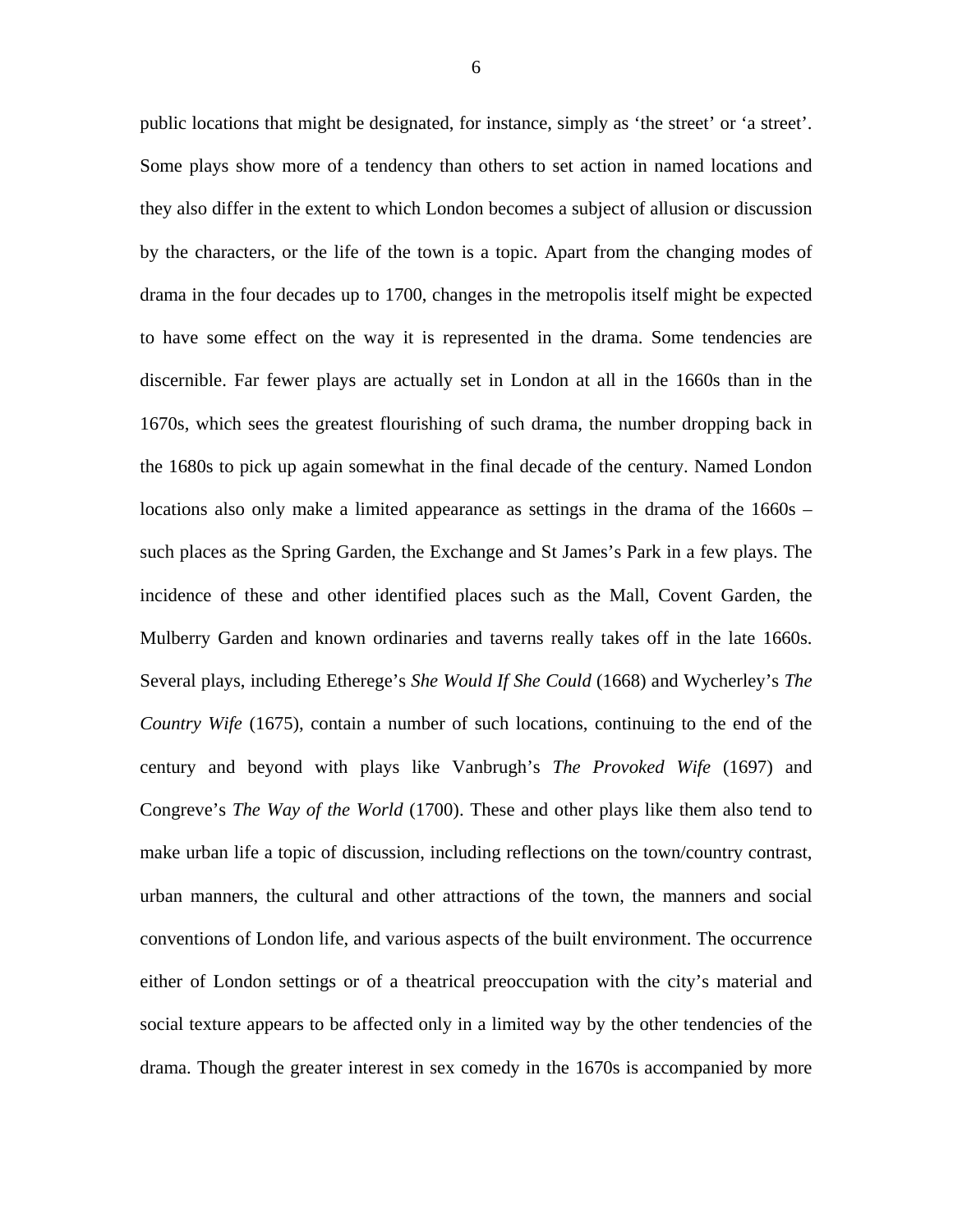detailed reference to London localities in plays, it is also true to say that this tendency continues right up through the more sentimental comedy to the end of the century. Some playwrights can also be recognized as having a stronger interest than others both in place realism and the issue of urban life, but these stretch across the whole period, from particularly Etherege and Wycherely in the 1660s and 1670s, to Congreve, Vanbrugh and Farquhar in the 1690s. However, other playwrights such as Durfey, Shadwell, Behn, Otway and Southerne also at times avail themselves of the topography of London in their narratives, or bring aspects of the metropolis into focus in their work. The persistence of certain tropes or preoccupations relating to the representation of the capital across the shifts of fashion in the Restoration theatre suggests that there was a strong element of self-perpetuating convention about it, so that the urban world created on the stage has arguably more to do with a literary or theatrical conception than any more realistic view of urban life. Thus we do not see a substantially different picture of London in 1700 to that present in 1660. Furthermore, this element of convention in a competitive theatre market that was also acutely responsive to fashion and tastes meant that no marked differentiation is apparent between theatres or companies in terms of the representation of London in their output – and though the King's and Duke's companies are a little more prominent in the plays with a London focus, this does not seem to be a product of any identifiable policy.

<span id="page-7-1"></span><span id="page-7-0"></span>The shift in the setting of most comic drama to the newly developed areas to the west of the City, begun in the Caroline period, became more firmly established in the Restoration. What continues to develop is the idea of the 'town' that, though an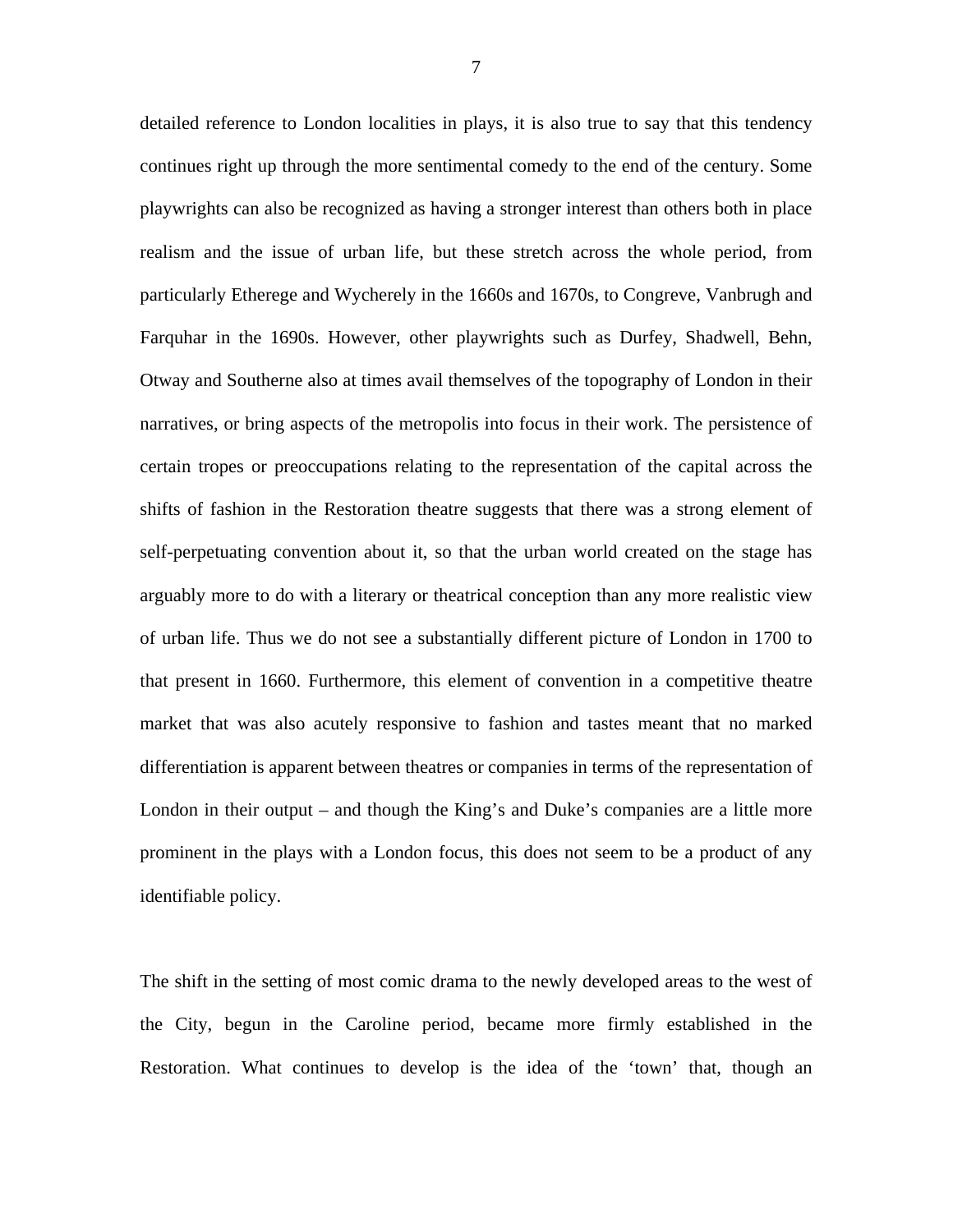inherently geographical concept, is primarily to be understood in cultural and social rather than strictly geographical terms.<sup>[2](#page-7-0)</sup> It involves an understanding, and ideally an easy familiarity, with the urban landscape which is the natural milieu of the *beau monde* that populates much of this drama, something that is complemented by the location of the theatres themselves in the more fashionable parts of town. This comprehends the audience's knowledge too and the extensive use of reference to place in Restoration drama reposes on a presumption of its audience's awareness of the implications of the places in which the action of the plays is set.<sup>[3](#page-7-1)</sup> An example of this occurs in Wycherley's *Love in a Wood* (1671) where the characters' knowledge or ignorance of places in London is used to comic effect. The worldly Lady Flippant asks her hypocritical and censorious old brother, Alderman Gripe, to take her in his coach and set her down near the playhouse. When he, as a puritan, expresses horror at the idea of this, she asks instead to be taken to Lincoln's Inn Fields, a safely fashionable area (4.2.80-84). She knows, though he does not, that this is where one of the playhouses is situated. Gripe's hypocrisy is, however, partly signalled by the fact that he professes an abhorrence of the public places of the metropolis, but is content to walk in those places by night 'because one is not known' (5.1.111–2). In the sex comedy *The Mall* by 'J. D.' (John Dover?, 1674) various assignations take place in the freedom of St James's park at night, including one at the Duck Pond, the darkness leading to comic confusion and mistaken identity. The

Though the principal geographical definition of the 'town' involved the fashionable western suburbs, particularly Covent Garden, it was not confined to this area.

<sup>&</sup>lt;sup>3</sup> This is likely to have been a product of the increased mobility of the elite in the period, owing to the provision of hireable transport such as coaches and sedan chairs. Robert Shoemaker has commented, 'Among the gentry, male and female Londoners clearly travelled widely in the metropolis, facilitated by their easy access to coaches, sedan chairs, and water transport' and he goes on to cite the records in Pepys's diary of his and his wife's movements about London (2001, p. 149).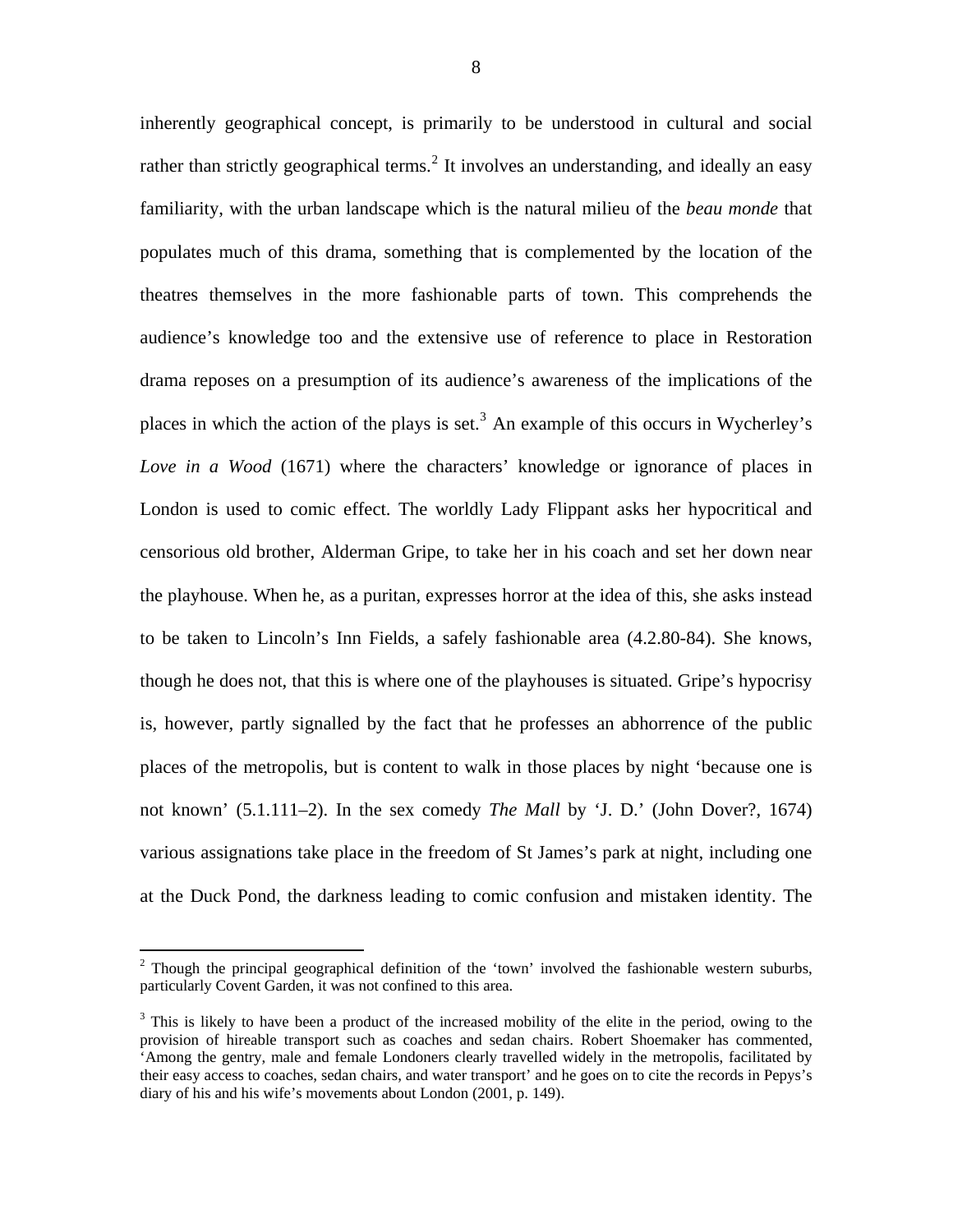audience's familiarity with the locations inevitably adds to the impact of the comedy and, as in numerous other cases, imports into the drama a frame of reference that extends beyond the narratives of the plays.

This familiarity with or ignorance of places in London on the part of characters in the drama was also used to signal innocence or its opposite: either in terms of libertinism or sophistication, and often both together. The jealous husband Pinchwife in Wycherley's *The Country Wife* (1675) is an old *roué* who is well able to claim, 'I know the town' (1.1.328–9) and in his view, knowledge of its places would be tantamount to the loss of innocence on the part of the young countrywoman who is his wife. He argues with his sister, Alethea, about her taking his wife into town society. When Alethea asks, 'Would you not have me civil? Answer 'em in a box at the plays? In the drawing-room at Whitehall? In St James's Park, Mulberry Garden, or – ', he cries, 'Hold, hold; do not teach my wife where the men are to be found. I believe she's the worse for your town documents already' (2.1.52–6). Another potential old husband, Sir Salomon of John Caryll's eponymous play of 1670, has his ward and intended wife (whom he keeps in seclusion) recite a catechism of qualities about being an ideal wife, which includes avoiding the places of the town, 'To detest and abhor going to *Court*, *Hide-Park*, *Mulberry Garden*, or the *Play-Houses*' (2. p. 14). However, Harriet, the witty heroine of Etherege's *The Man of Mode* (1676) indicates that her familiarity with the town allows her to negotiate its spaces safely. To her friend Young Bellair's remark, 'These conversations [i.e. exchanges in places like Hyde Park] have been fatal to some of your sex, madam', she retorts, 'It may be so; because some who want temper have been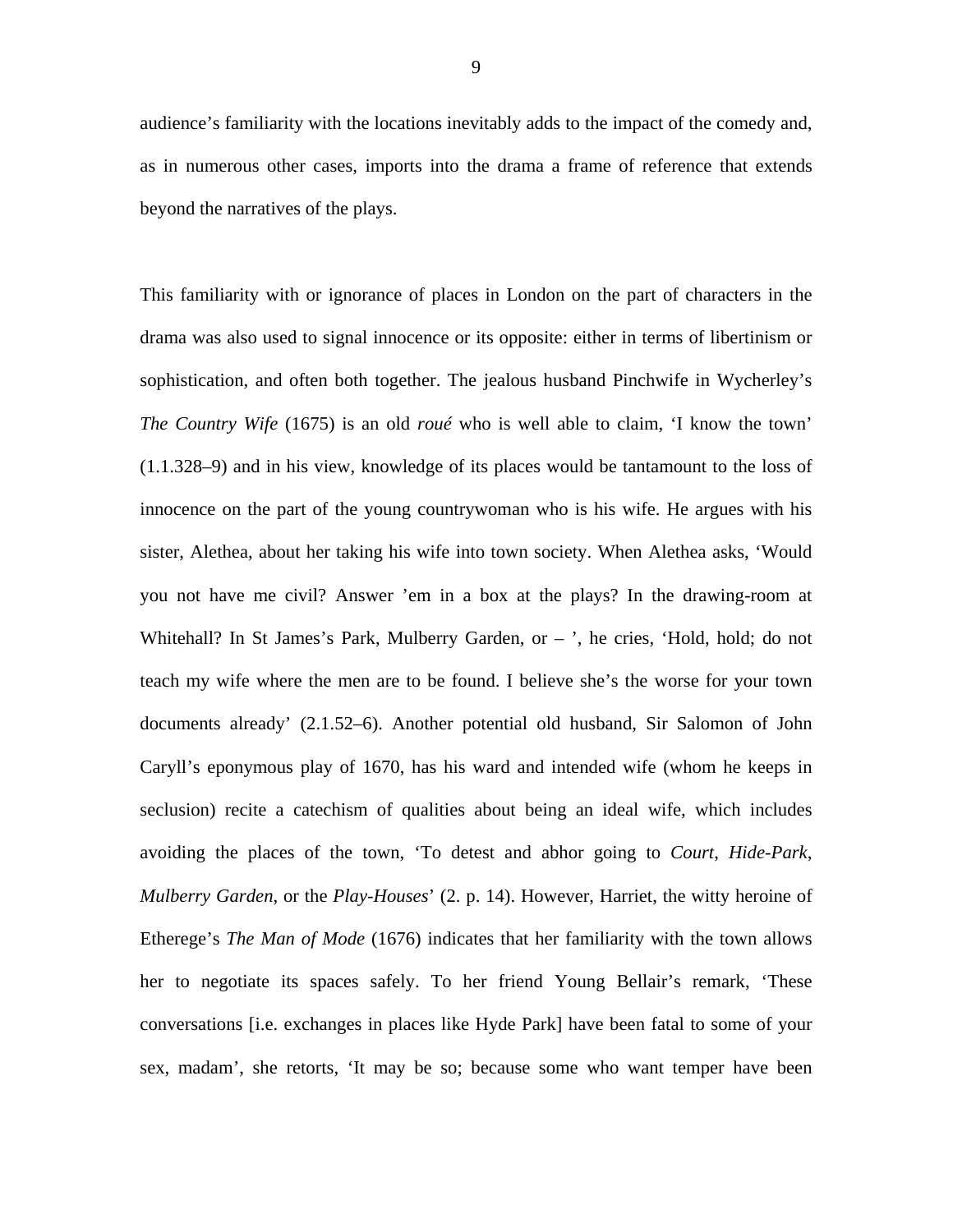undone by gaming, must others who have it wholly deny themselves the pleasures of play?' (3.3.53–7). In Congreve's *Love for Love* (1695) the hypocritical Mrs Foresight complains of the possible scandal that might arise from the turn around Covent Garden Square that her sister, Mrs Frail, has taken in a hackney-coach in the company of a man. Mrs Frail rejects this, saying it might have been different if she had gone to Knightsbridge, Chelsea or Barn Elms (London's 'outleaps' used for sexual assignations) with a man alone. Mrs Foresight then asks if she would go to World's End with a man, and when Mrs Frail appears not to know where this is, her sister thinks she is pretending innocence (2.1.449–500). Another late play, Dilke's *The Pretenders or The Town Unmaskt* (1698) has two town schemers, Mrs Minx and her maid Doll, feigning ignorance of the town and posing as innocents by pretending to be countrywomen, Doll even affecting a country accent.

Other treatments of the idea of knowledge of the town construe this in more unequivocally positive terms. In Shadwell's *The Squire of Alsatia* (1688) the narrative of which turns on the contrasting upbringing of the two sons of Sir William Belfond the younger of whom Belfond Junior has been adopted by his urbane uncle Sir Edward, reared in town and given a liberal education while his elder brother Belfond Senior has been reared in the country, 'bred after his Father's Rustick, swinish manner' and never allowed to go to London. When a foreign trip by his father allows Belfond Senior to sneak to London, he quickly becomes the quarry of parasites who prey on young heirs, and soon falls into debauchery. The opening scene takes place in the Temple Walks, plunging Belfond Senior into an area that appears visually gracious and respectable on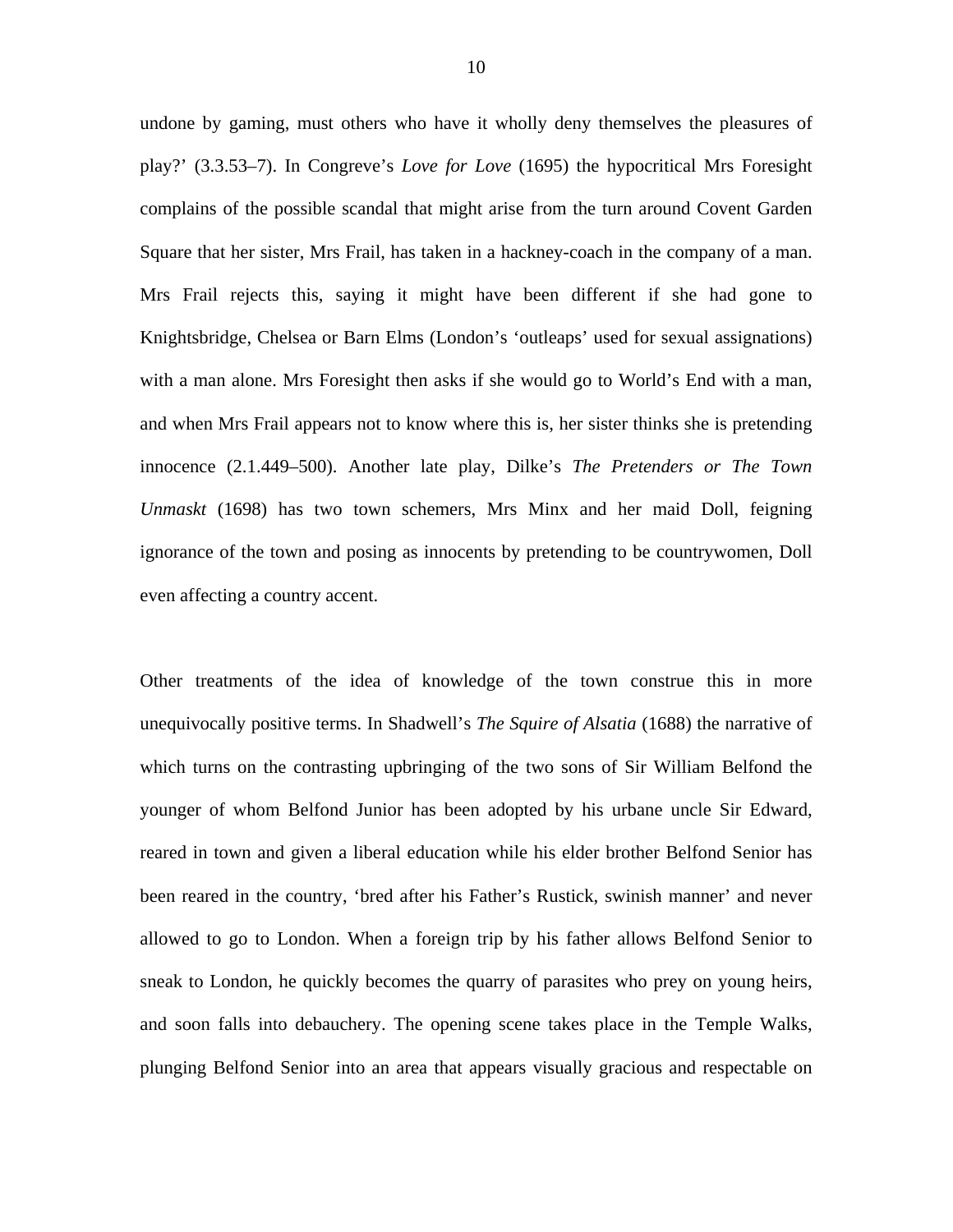<span id="page-11-1"></span><span id="page-11-0"></span>the surface, but which is actually very dubious, adjoining the lawless area of Whitefriars and a place frequented by those seeking bribes from corrupt lawyers to be false witnesses. Its *louche* quality is illustrated by the characters that Belfond encounters there, and it is a type of parody of the fashionable open spaces to which polite society resorts for social meetings. It is therefore a material instance of the complex and hazardous nature of the urban environment. The difference between the two brothers is not a moral one. Belfond Junior is hardly a paragon of virtue – he has fathered a child with one lover, whom he rejects, has seduced another, innocent young woman, and is no stranger to drinking and gambling. The essential point of contrast between the siblings is their competence in negotiating the sophisticated ways and potential pitfalls of the urban environment. Belfond Senior's lack of exposure to the geographical and moral complexities of the city has him more, rather than less vulnerable, while his younger citybred brother is well able to take care of himself. A similarly vulnerable countryman is Sir Mannerly Shallow, 'the very flower and ornament of the North' in Crowne's *The Country Wit* (1675). He has been brought up in the country by parents who were opposed to the town, and has never previously set foot in London, but is obsessed with its geography and culture. He describes a masque he once mounted in which 'I was London, or Augusta, and I had a high crown'd hat, to signify Pauls Steeple, and I had one acted the River *Thames*, I had a great nose made on purpose to signify London Bridge, and the River Thames swom under my nose' (4.2.122-6). Apart from being inherently preposterous, it is revealing that this is an outdated image of the pre-Fire city and certainly does not involve its more fashionable quarters. Despite having previously taken steps to learn urban accomplishments from hired 'critics' from London, when he arrives he proves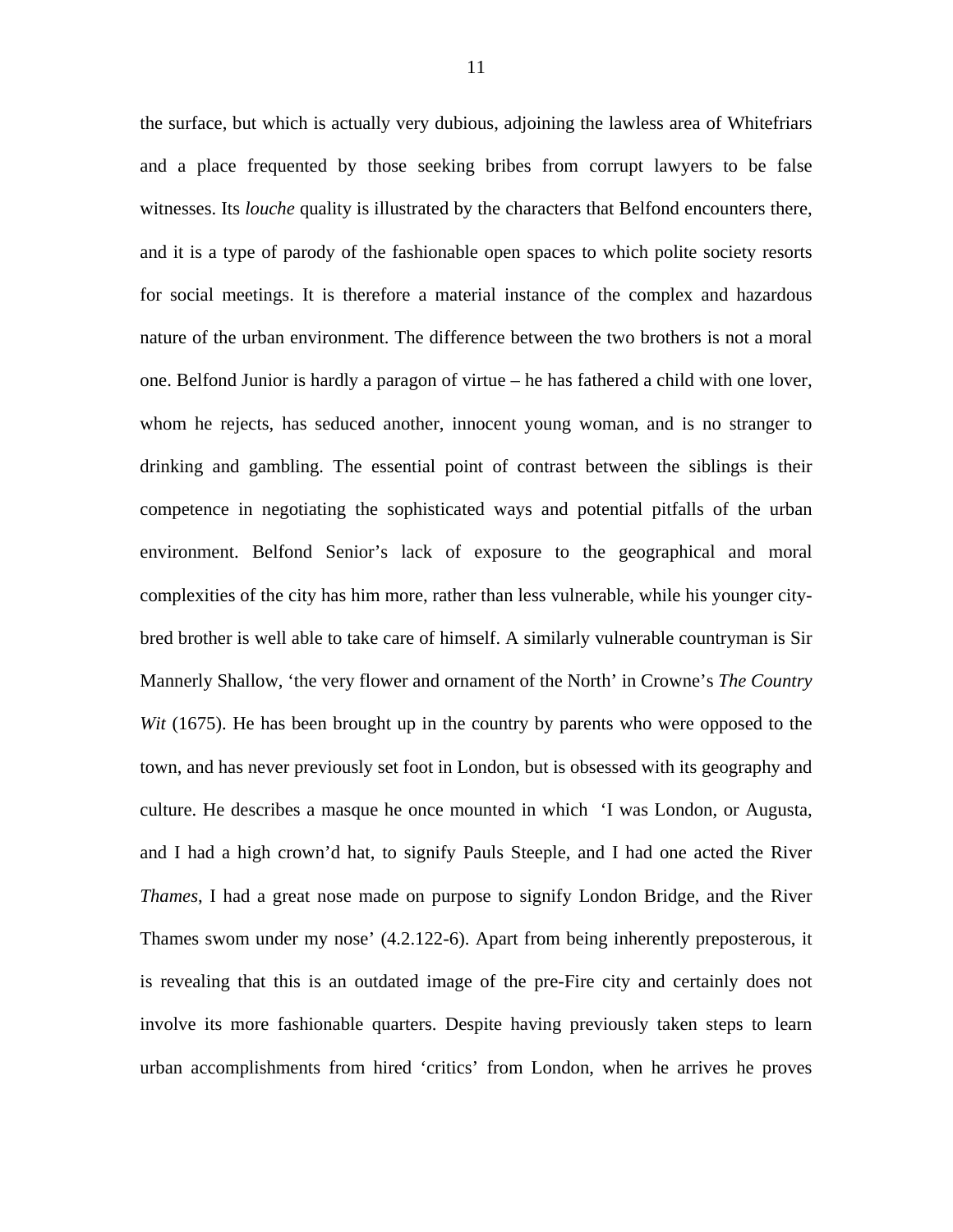utterly incompetent in negotiating his way in the capital. He ends up being tricked into marriage with a porter's daughter and is landed with a beggar's child not of his own begetting to support.

In the early years immediately following the Restoration, many comedies were set in foreign locations, but towards the end of the decade, London came to constitute a setting for an increasing number of plays. This was a continuation of the tendency begun in the Caroline period of place realism, and the advent of scenery, even if only of a generic nature, probably contributed to this, as added interest would have been provided by visual shifts of action between different types of locality.<sup>[4](#page-11-0)</sup> The extent of the presence of the features of London in allusion or setting in the drama suggests the interest of many playwrights in the topography of the city, and several scenes in the plays are set in named public locations, though it is true that the overwhelming majority of scenes are without designation of locality, or are in internal domestic spaces with no geographical specificity. And, while certain known fashionable localities do occur repeatedly as settings for scenes, and even more frequently in dialogue references, the interest is particularly what they signify socially.<sup>[5](#page-11-1)</sup> In the light of this, generic scenery would have been perfectly adequate for their staging. The centre of gravity in dramatic narratives has by the Restoration substantially shifted to the developing fashionable locations to the west of the City, continuing a trend begun in Caroline drama. This is the most probable

<span id="page-12-1"></span><span id="page-12-0"></span><sup>&</sup>lt;sup>4</sup> Dryden insisted that the unity of place was maintained if the action of a play was set within 'the compass of the same town or city' ('Essay of Dramatic Poesy' in Ker, 1926, Vol. 1, p. 57)

<span id="page-12-2"></span><sup>5</sup> Pepys's comments on Sedley's *The Mulberry Garden* and his subsequent visit to the garden itself say relatively little about its physical nature as represented on the stage. His comments on the actual garden indicate his seeing it primarily in terms of social space as they are mainly to do with the type of people who frequent it (see below).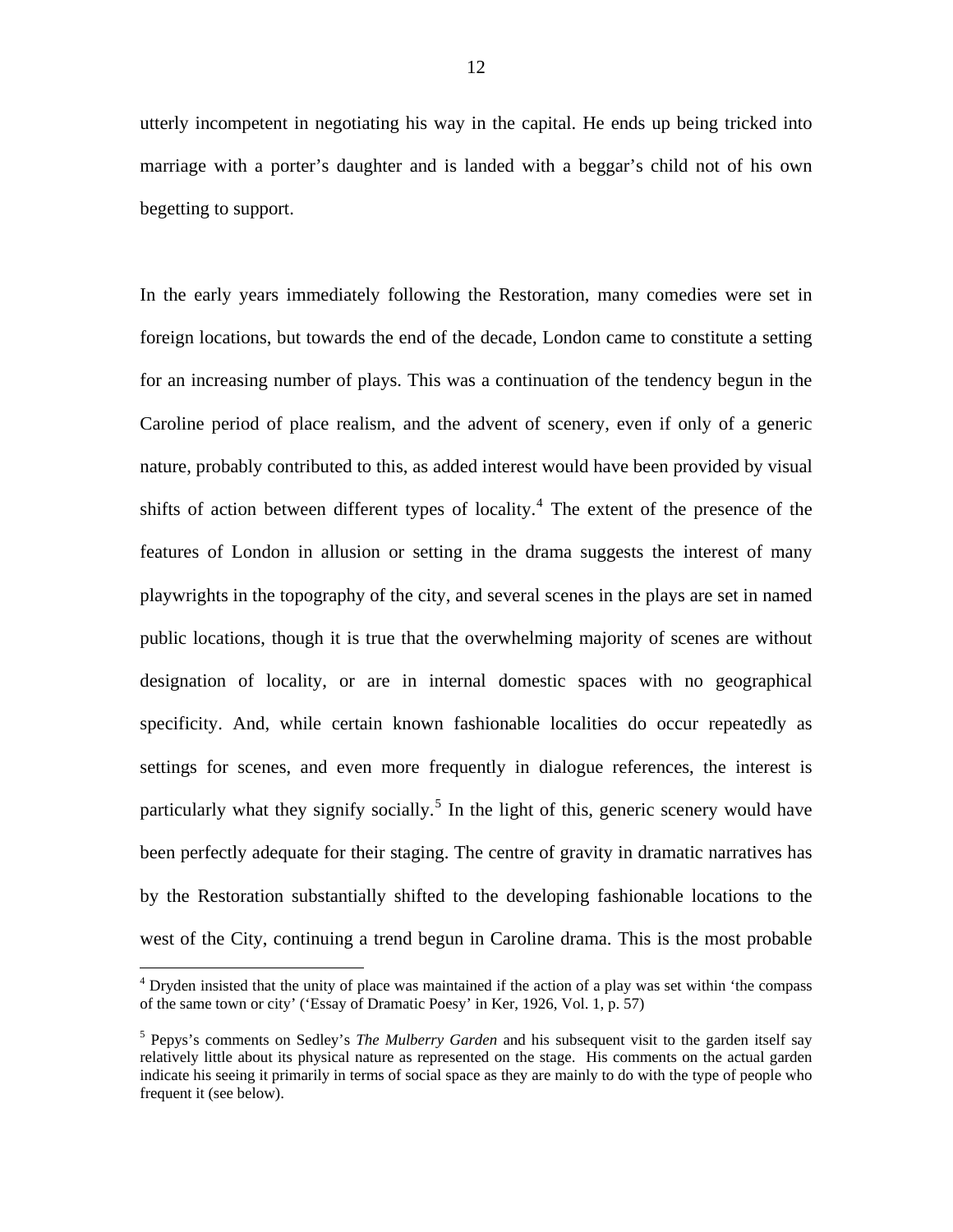explanation for the fact that the fire of 1666 and the reconstruction after it are largely ignored by the drama. Though it continues to be a point of verbal reference, by this time the City has greatly diminished as a significant setting for the drama and plays set there do not tend to feature named outdoor spaces. In other comedies the public locations most commonly present are, predictably, the westerly lying places commonly resorted to by the elite for social meeting.<sup>[6](#page-12-0)</sup> This completes the shift begun in the Caroline period from more general public places as dramatic settings to those that are dedicated places of leisure and social gathering (something that inevitably affects the texture of London as theatrically represented). Prominent among these is St James's Park, occurring in a considerable number of plays, some having more than one scene set there, most tending to be of a later date, mostly the 1680s and 1690s, (except two from the early 16[7](#page-12-1)0s).<sup>7</sup> Additionally, 'St James' is specified as the setting in Act 2, Scene 1 of Leanerd's *The Rambling Justice* (1678), and this is likely to be the park. A number of plays name the Mall as a setting, a particular part of St James's park, and the 1674 play by 'J. D.' even takes the location's name as its title. $8$  Those that designate settings in the Mall are from the mid to late 1670s and early 1680s, though the thoroughfare had been laid out as early

<sup>6</sup> Though Behn's *The City Heiress* (1682) is set 'within the walls of London' it is all in private rooms or non-specific locations. Other plays set in the City include Cowley's *The Cutter of Coleman Street* (1658/61), Ravenscroft's *The London Cuckolds* (1681) and the anonymous *Mr Turbulent* (1682).

<sup>7</sup> The 1670s plays are: Payne *The Morning Ramble* (1672) 5.1, and Wycherley *Love in a Wood* (1671) 2.1, 5.1; the later ones: Cibber *Love's Last Shift* (1696) 1.1, 3.2 and 4.1, Congreve *The Old Batchelor* (1693) 4.3, and *The Way of the World* (1700) 2.1 and Durfey *The Fool's Preferment, or The Three Dukes of Dunstable* (1688) 4.1, Manley *The Lost Lover* (1695/6) 2.1, Southerne *The Wives' Excuse* (1691/2) 3.2, 5.2, and *The Maid's Last Prayer* (1693) 2.2, Vanbrugh *The Provoked Wife* (1697) 2.1. In Farquhar's *Love and a Bottle* (1698) 4.2, 4.3, *The Constant Couple* (1699) 1.1, and its sequel *Sir Harry Wildair* (1700-1701) 1.1, 5.4 the setting is merely designated as 'The Park', presumably St James's. Whereas the park is often not identified in dialogue, this is the only way it is signalled in Dryden's *The Wild Gallant* (1663) 2.1.2.

<span id="page-13-0"></span><sup>8</sup> Scenes set in the Mall include Durfey, *Madam Fickle* (1676) 2.1, Etherege, *The Man of Mode* (1676) 3.3, Otway, *Friendship in Fashion* (1678) 1.1 and *The Soldier's Fortune* (1680) 1.1 and 2.1, as well as the first two acts of Granville's *The She-Gallants* (1695).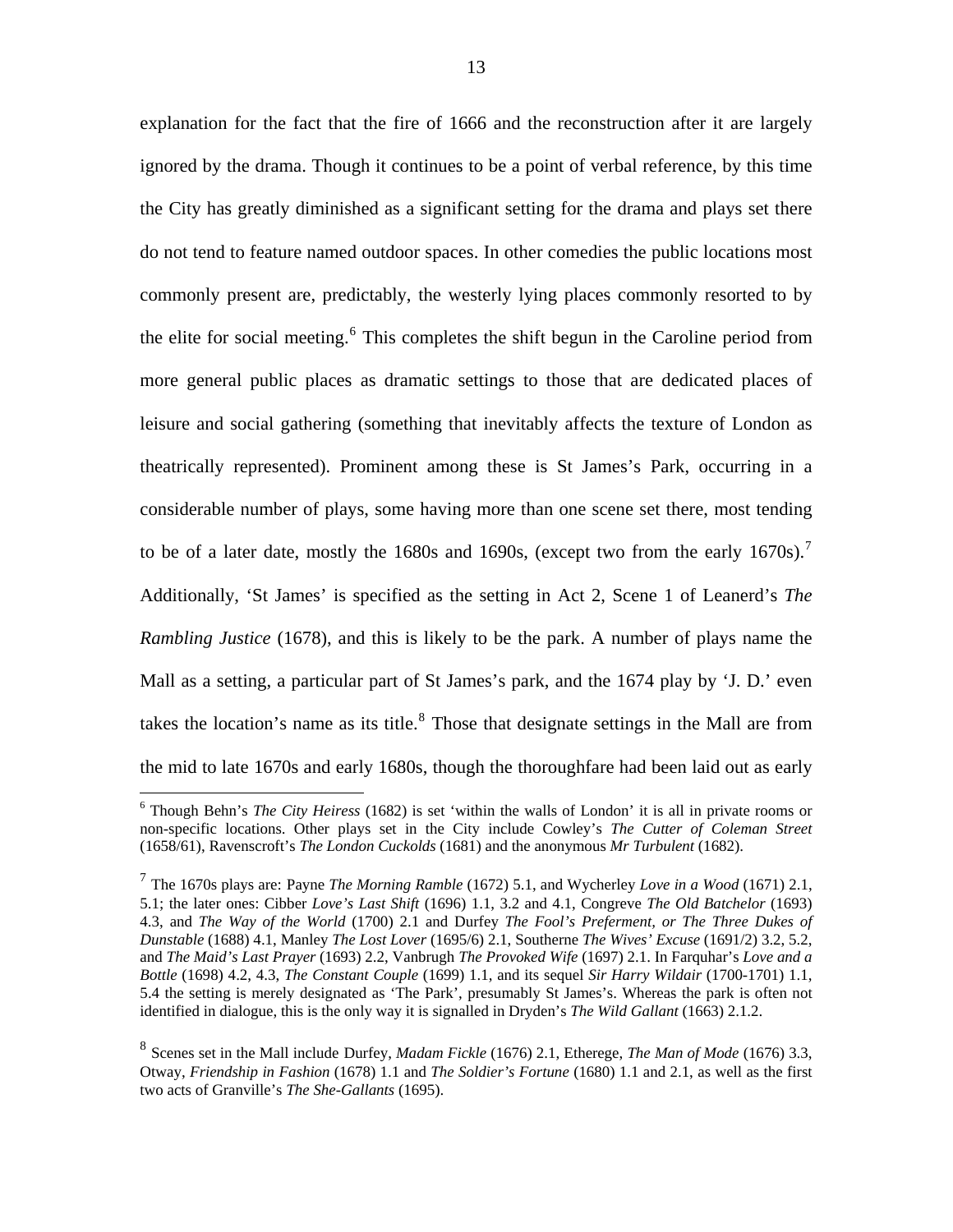as 1660. Nothing in the dialogue of any of the plays suggests any identifying landmarks present, and what is more important in the visual realization of the location is the type of activity that takes place there, usually chance social meetings or prearranged assignations; the opening stage direction of Granville's *The She-Gallants* (1695) specifies 'Company walking to and fro as in the *Mall*'. However, Wycherley's *Love in a Wood*, which has as its sub-title the name of the park, has two scenes set there, the setting of the first of which (2.1) is specified as 'St James's Park at night.' Another green space providing a recurrent setting is the Mulberry Garden, occurring in several plays including Sedley's King's Theatre piece that has the garden's name as its title.<sup>[9](#page-13-0)</sup> All the plays using the Mulberry Garden as a setting date from the late 1660s and the early 1670s. It is hard to account for this garden's relatively brief presence as a setting of the drama though it may suggest that it did possibly not last long in favour with the most fashionable, despite the fact that it did remain as a place of resort until the middle of the following century. After a second viewing of *The Mulberry Garden* on the 20<sup>th</sup> May 1668, Pepys was moved later that day to pay his first visit to the place itself. He records in his diary:

So he (his companion, Creed) and I to Whitehall and walked over the park to the Mulberry-garden, where I never was before; and find it a very silly place, worse then Spring-garden, and but little company and those a rascally, whoring, roguing sort of people; only a wilderness here is that is somewhat pretty, but rude.

(Latham and Matthews, 1970-1983, Vol. 9, p. 207)

<sup>9</sup> These include Cavendish *The Humorous Lovers* 2.3, Durfey *The Fool Turn'd Critick* 5.3, Etherege *She Would If She Could* 2.1, Payne *The Morning Ramble* 5.2, Sedley *The Mulberry Garden* 3.1, 4.1, 5.2, and Wycherley *Love in a Wood* 5.2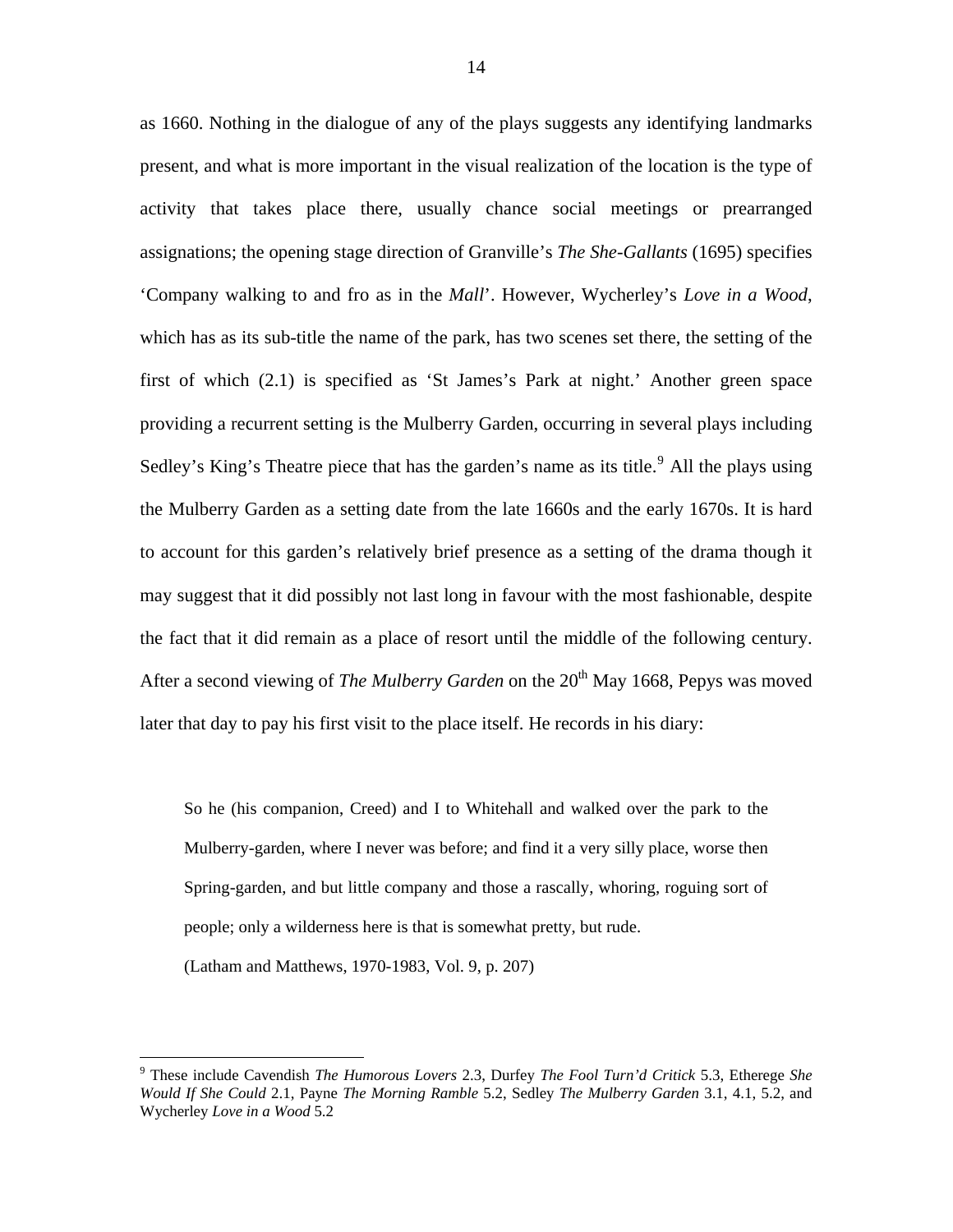Other public meeting places are less in evidence. The Spring Garden provides the settings of Etherege's *She Would If She Could* (1668) 4.2 and Vanbrugh's *The Provoked Wife* (1697) 4.4, scenes that contain curiously similar elements despite the lapse of time between them, both being at the centre of an amorous intrigue, featuring also some drunken brawling and involving the panic-stricken flight of women. In both there is clearly an arbour on stage, referred to in the dialogue and in the latter play being used onstage for the concealment of characters. These green or open spaces in the plays tend much more towards gender neutrality than spaces like shops or the eating and drinking houses (see below). They also permit the possibilities of encounters relatively untrammelled by the social constraints of the drawing room, and a considerable degree of privacy or even anonymity. In *The Provoked Wife* they are chosen by characters for the opportunities they afford for transgressive behaviour: Heartfree, a gallant who wishes to confront the affected Lady Fanciful with a catalogue of her faults, selects the neutral ground of St James's Park (2.1) in which to do it rather than a drawing room, while the provoked wife of the title Lady Brute and her friend Belinda choose the Spring Garden to pursue their illicit amours with their respective admirers. The dramatic potential in these places resides in the fact that they do not wholly protect from public exposure as the two women in the latter episode discover. They also much more readily permit recognition by the audience than any private localities in which action might be set.

<span id="page-15-0"></span>The named location in London that features most in Restoration drama as a setting is not a park, but Covent Garden. Built by Inigo Jones for the Earl of Bedford and completed in 1639, the square or piazza was a new kind of urban space in England and despite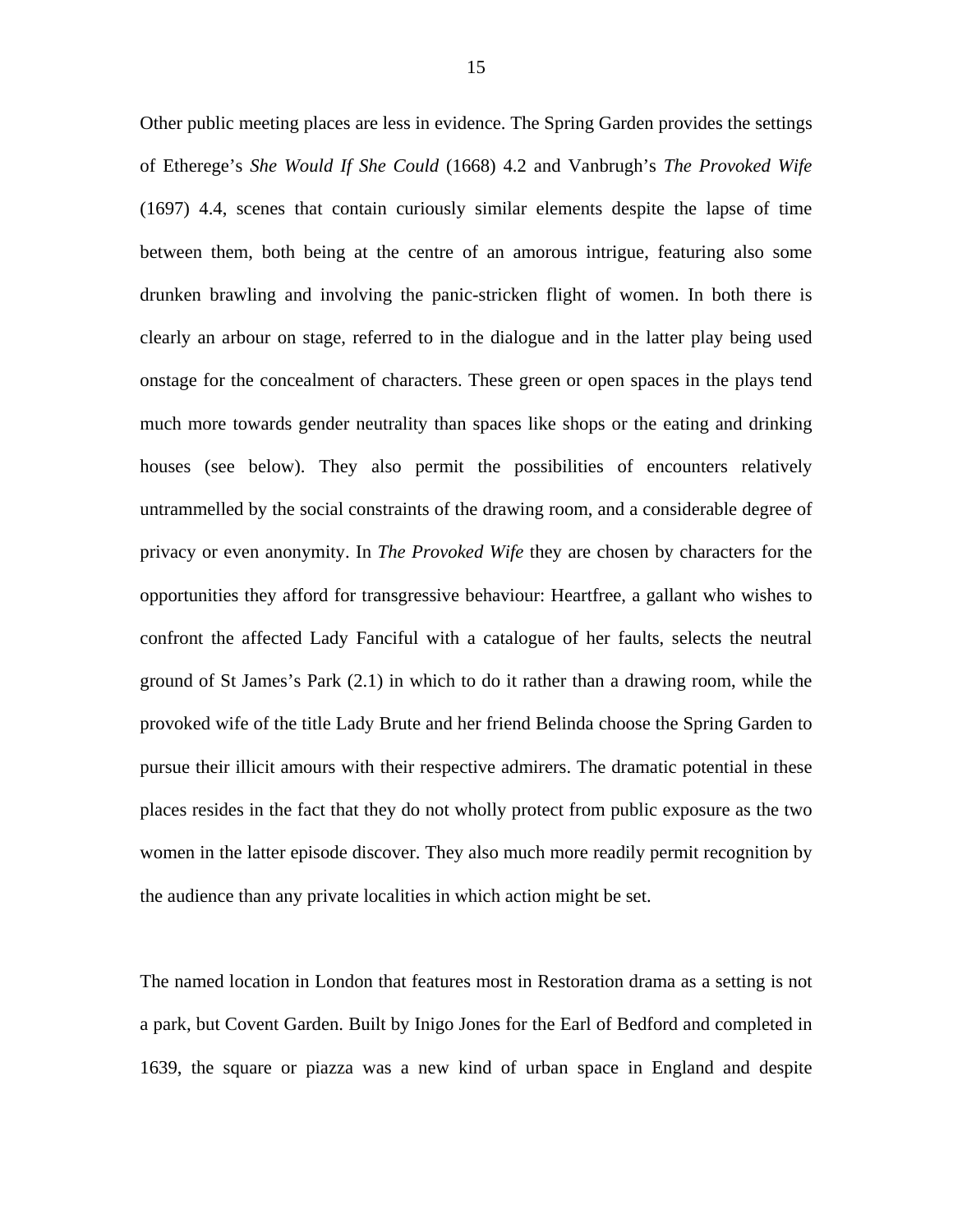disapproval of the style in some quarters, quickly became a fashionable residential address, with shops appearing later. The market was also established in the middle of the century (later contributing to the decline of the area's reputation and status). Having first made its appearance in Caroline drama, Covent Garden appears as dramatic setting in Restoration drama as early as 1664 in Etherege's *The Comical Revenge* (1664) 3.2 and furnishes settings in at least eleven other plays to the end of the century with Farquhar's *The Constant Couple, or A Trip to the Jubilee* (1699) 4.1. It crops up more or less evenly through the period, with some plays having more than one scene set there.<sup>[10](#page-15-0)</sup> The locality is not usually identified in the dialogue of these scenes so that a combination of some visual clues in the scenery and the nature of the activity that takes place in them is really the only way the audiences in the theatre can recognize them. In Dilke's *The Lover's Luck* (1695) a stage direction in Act I (p. 5) states, 'The *Scene* closes to *Covent-Garden*' which might suggest some attempt to give recognizable visual representation of the space, as might the direction in *The Country Wife* 5.3: 'The scene changes to the Piazza of Covent Garden'. However, the brevity of the scene in the Wycherley play makes any significant scenic gestures unlikely, especially as the location is identified in the dialogue.

The frequency or otherwise of the use of these notable locations as settings has a good deal to do with dramaturgical convenience, allowing characters to come upon one another by chance, for assignations, or for strangers to be introduced. They also allow for the

<u>.</u>

<span id="page-16-0"></span><sup>10</sup> Scenes in other plays include Behn, *The Town Fop* (1676) 5.1, Carlile, *The Fortune Hunters* 3.4, Cavendish, *The Humorous Lovers* 1.1, Crowne, *Sir Courtly Nice* 3.1, and *The Married Beau* (1694) 1.1, 4.1, Dilke, *The Lover's Luck* Act 1, Durfey, *Madam Fickle* 3.2, and *The Fool Turn'd Critick* 1.1, 2.1, 3.1, 5.1, Leanerd, *The Rambling Justice* 3.6, 4.5, Otway, *The Soldier's Fortune* 3.1, 4.2 (the latter scene having the direction, 'Scene changes to *Covent-Garden Piazza*'), Ravenscroft, *The Careless Lovers* (1673) 5.1 and Vanbrugh *The Provoked Wife* 4.1.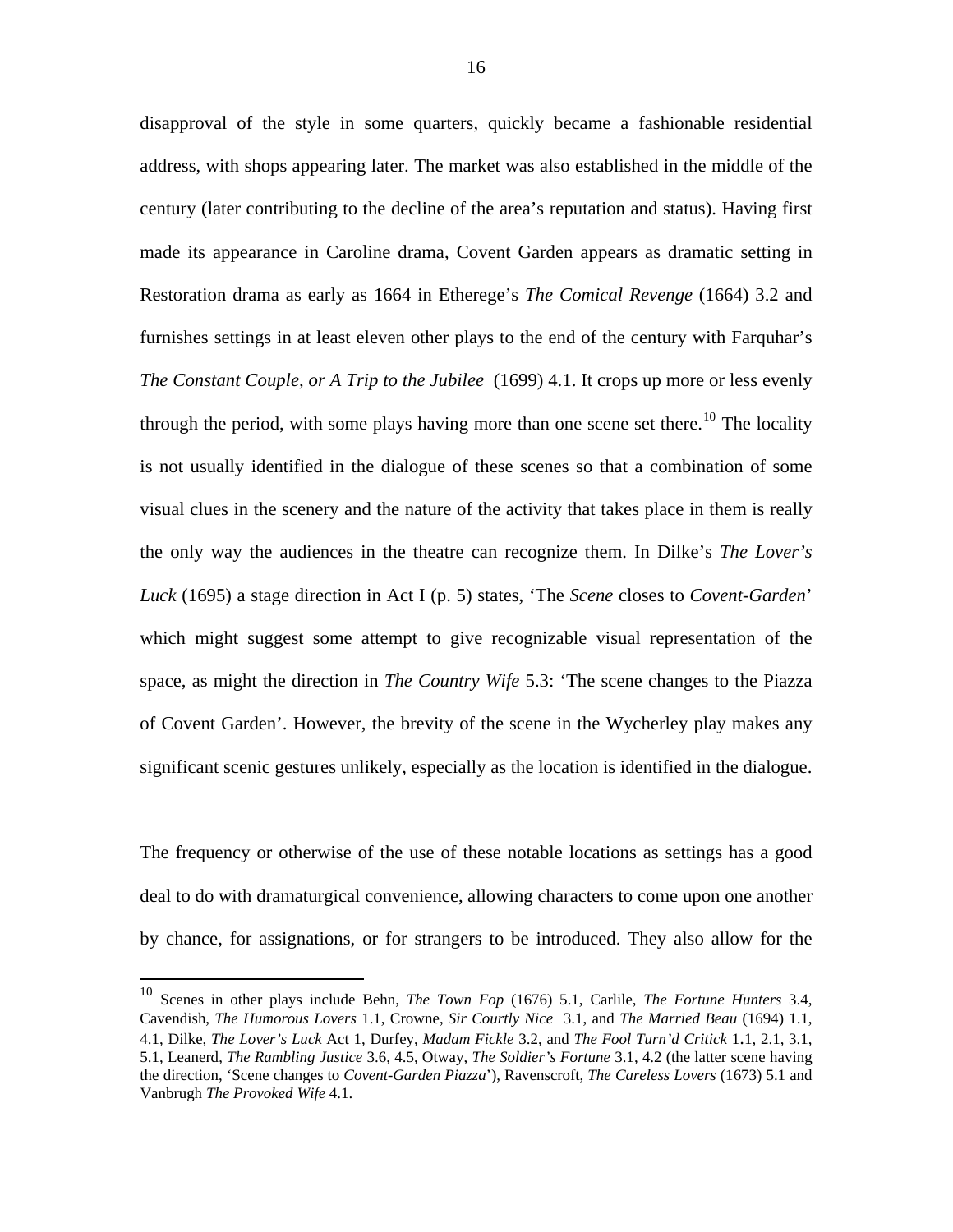quick traffic of separate but related strands of action involving different groups who follow each other on the stage, without necessarily coming into contact. But the sense of a fashionable milieu is often present too, beyond the mere theatrical functionality of the spaces. As large sections of the audience would have frequented these places in real life, they are implicitly offered ownership of the theatrical space too, helping to draw them into the highly stylized London on the stage. However, though the interest in the significance of places is abundantly clear in the drama, this generally emerges in dialogue reference rather than an attempt to recreate localities on stage for any more than theatrically strategic purposes. This may have had practical dimensions. Hyde Park, despite being a fashionable location, is a setting in only one play, Payne's *The Morning Ramble* (1672), and this rarity may be because it was more usually associated with riding than the sort of pedestrian encounters that were easily represented on stage.<sup>[11](#page-16-0)</sup>

Commercial spaces constitute another type of public location in which dramatic action is set. The New Exchange in the Strand, built in 1608-9 and particularly popular after the Fire had destroyed the original exchange, provides the setting for scenes in several plays. More physically defined and identifiable than the parks, streets and squares, it might be expected that its dramatization as a setting would involve particular types of action and transactions on the stage, though it is also a venue for general public meeting. It could afford the opportunity for a broader social admixture than was easily manageable in other public social contexts. The Exchange as a public space that nevertheless affords intimacy

<span id="page-17-0"></span><sup>&</sup>lt;sup>11</sup> Pepys records a revival of Shirley's *Hyde Park* at the King's Theatre in 1668, in which real horses were brought on to the stage, something not done in the original production (Latham and Matthews, 1970-1983, Vol. 9, p. 260). Shirley's play had, however, set considerable pedestrian social traffic in the park.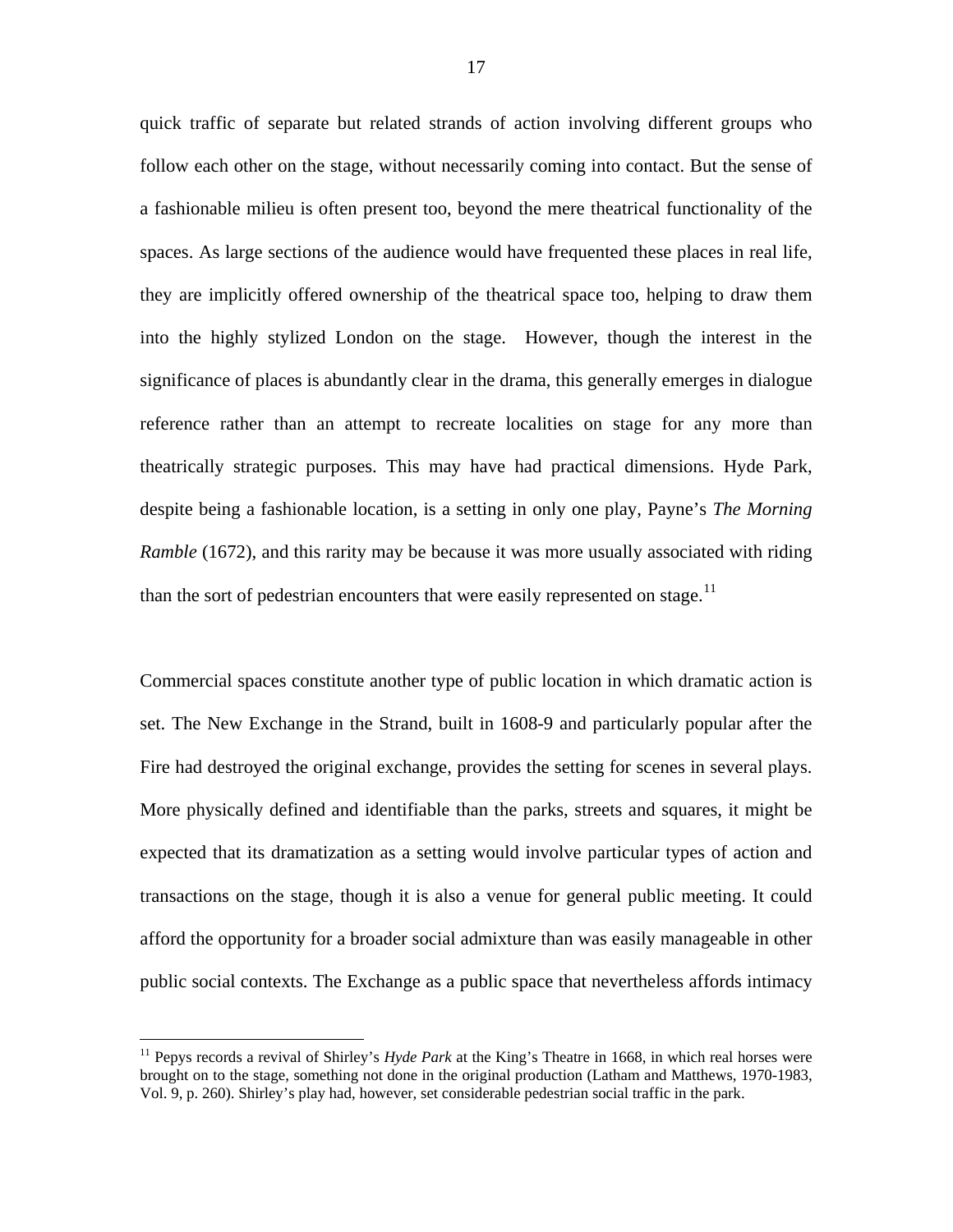was ideal for sexual trysts, and in *She Would if She Could*, Courtall and Lady Cockwood arrange an assignation at the 'lower walk of the New Exchange' (2.2.78–9). It was a place in which women played a powerful role, as they were frequently the shopkeepers.<sup>[12](#page-17-0)</sup> In *She Would If She Could* 3.1, Etherege uses the Exchange as a means to bring together city women and gentry in semi-social encounters, with the retail of gossip that proceeds from this, while the matter of shopping and consumer products is constantly interwoven into the narrative of the scene. The opening direction is, 'Mrs Trinket, sitting in a shop, people passing by as in the Exchange' though it is unlikely that much more would have been done to represent the place with any visual specificity. In *The Fortune Hunters* 2.2 the scene opens and 'Discovers *Mrs Spruce* in her Shop' in the Exchange, a scenically realized haberdasher's shop that is then used as a place where the rake-hero meets and flirts with a girl of whose identity he is aware, but who does not know him. The shopkeeper also makes herself sexually available to him, and another of his lovers arrives shortly after. This place that is both intimate and public thus becomes a crucible of sexual intrigue, and the verbal exchanges are accompanied by the handling of the merchandise, notions of sexual and material desire and consumption being meshed together. Its role as a commercial space only adds to this; in *The Country Wife* 3.2.71-3 Harcourt makes an analogy between amorous strategies of women and the commercial tactics of the saleswomen of New Exchange, 'I see all women are like these of the Exchange, who, to enhance the price of their commodities, report to their fond customers offers which were

<u>.</u>

<span id="page-18-0"></span><sup>&</sup>lt;sup>12</sup> Rhonda Sanford proposed a distinction between public 'male' and private 'female' spaces in earlier seventeenth-century city comedy (2002, p. 101), but these public female-dominated spaces help to illustrate the fact that in Restoration comedy in any distinction of gender between private and public spaces is complicated. Both private and public spaces become sites of exchanges, liaisons or conflicts between genders though there may be gender domination in varieties of such spaces.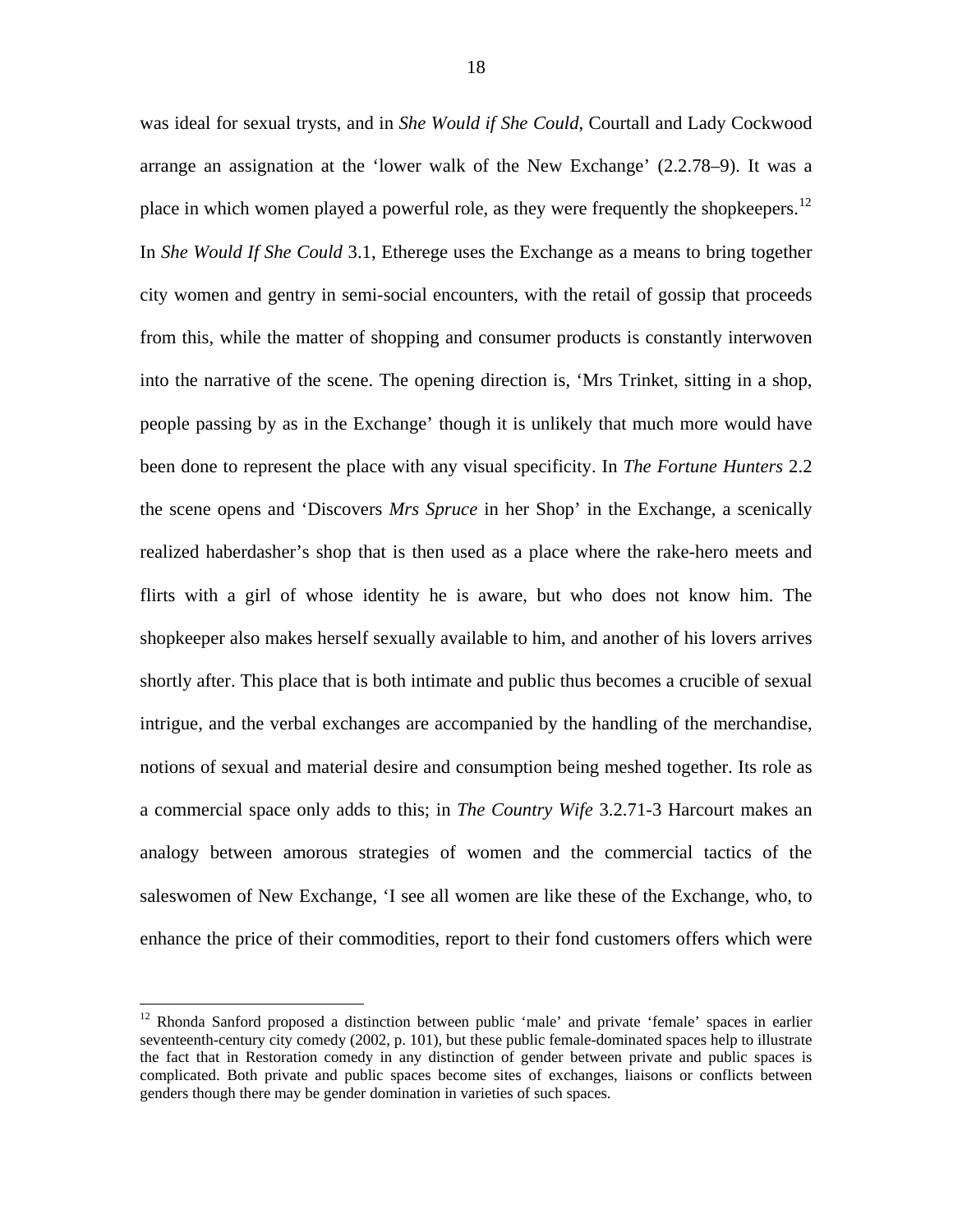never made 'em'. The rake-hero Horner buys oranges for a disguised countrywoman Meg Pinchwife, but otherwise the function of the locality in this play is as a public meeting place only. This consumer emporium is generally important, however, as one of the pleasures of the town that prove so seductive to the young country wife. Shops, not specifically identified as in the Exchange, are also the setting of Behn's *The Debauchee* (1677) 2.1 and 3.4, Crowne's *The Country Wit* 5.2, while Betterton's *The Amorous Widow* (King's, 1670) 3.1 takes place in the street 'before a glass shop'. In the case of the Behn, Carlile and Crowne plays, the female shopkeepers are involved in the intrigue beyond the professional capacity that defines their rank.

One further forum of public encounter that both provides a setting of dramatic action and is able to be defined scenically, is the eating-house or tavern. These have a long history as locations in the drama, for self-evident reasons, but the tendency in the period for certain of these – particularly eating houses or 'ordinaries' – to become fashionable places for well-heeled townspeople to meet and be seen gives them an added dimension for the purposes of the drama. In most occurrences of taverns as settings, they are unnamed and their theatrical use is simply as public meeting spaces.<sup>[13](#page-18-0)</sup> Some are, however, identified. Etherege sets *She Would If She Could* 3.3 in 'The Bear' where the reprobate Sir Joslin, who is intent upon an illicit love intrigue, has bespoken dinner because it is 'the privat'st place in town' (3.2.53–4) a comment that is predicated on a certain degree of recognition and possibly even a sense of complicity with at least a part of the audience that would

<sup>13</sup> Examples include Etherege *The Comical Revenge* 2.3 and 3.2, Leanerd *The Country Innocence* (1677) second half of Act 4, and *The Rambling Justice* 3.3 and 4.2, Otway *The Soldiers' Fortune* 4.1, Shadwell *The Humorists* (1671) 4.1, and Vanbrugh *The Provoked Wife* 3.2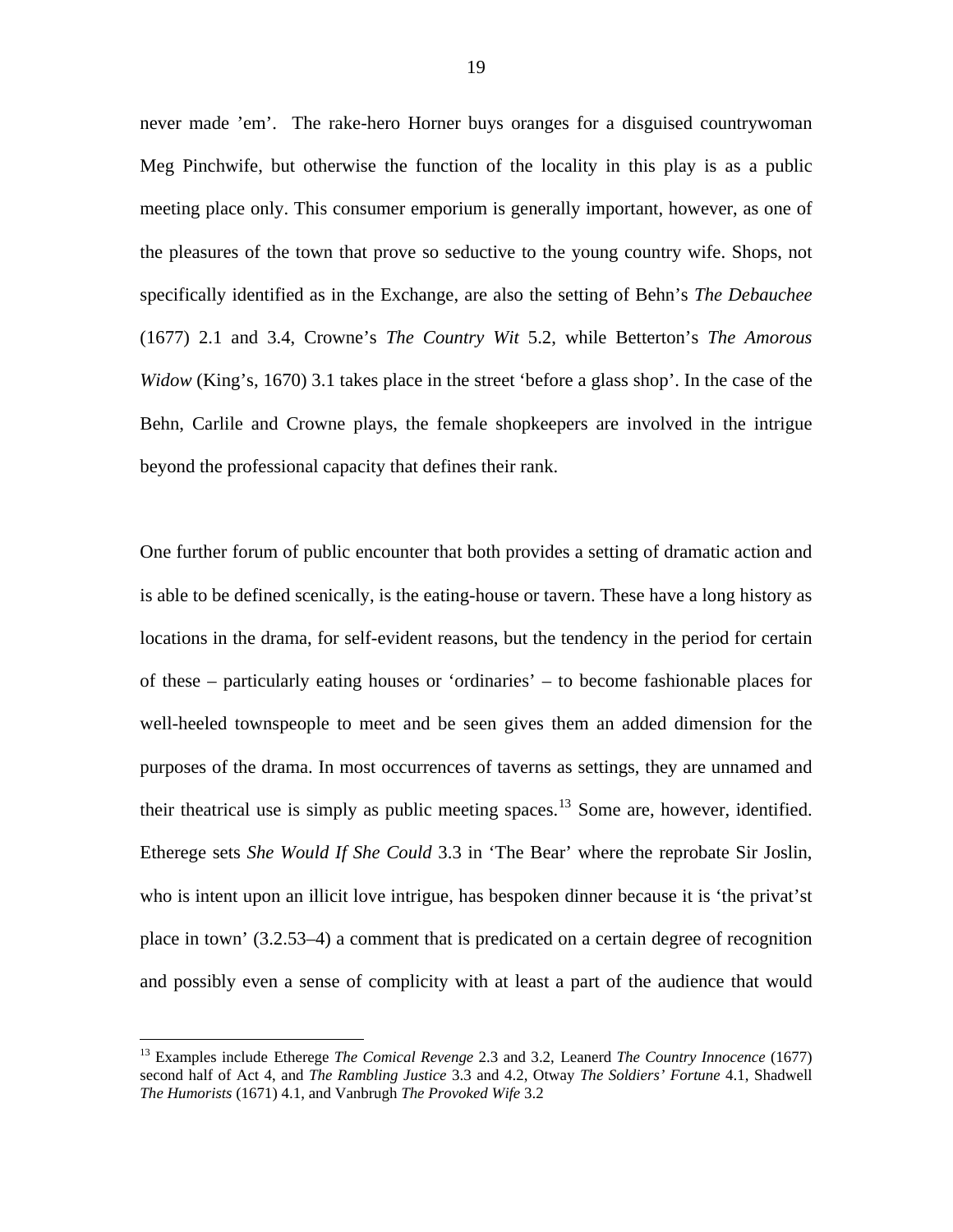presumably have been aware of this characteristic of a readily recognizable location. Identification of these places is verbal rather than visual with the set merely indicating the function of the place, as in Wycherley's *The Plain-Dealer* (1676) 5.2 where the direction at the beginning of the scene is, 'The scene changes to the Cock in Bow Street. A table and bottles', a scenic formula that seems to be generic. Congreve opens *The Way of the World* with 'a Chocolate-house' and sets the whole first act there. This has another (offstage) gaming room to which characters can move, thus allowing a variety of encounters and re-encounters between the same people through all nine scenes of the first act. This semi-public space accommodates a combination of close meetings and exposure to the broader social world, offering a convenient range of logistical possibilities for dramatic action. These include conversations between the wits, Fainall and Mirabell, the receipt of a number of messages from outside, the orchestration of stratagems, and encounters between the wits and the fops, Witwoud and Petulant, in which the latter unwittingly reveal themselves as foolish and laughable. It is largely a male homosocial space, the only woman present being Betty, the serving maid who is, however, given stage business in her work, and some minimal dialogue. If the Exchange and shops are essentially female-dominated spaces, the taverns, coffee and chocolate houses and ordinaries are very much masculine ones, though they are usually used to plot loveintrigues. They are frequently also places for male display of wit or planning of strategy and there is a sense of greater behavioural licence in a situation in which, where women are introduced, it is only under particular circumstances. In *Love in a Wood* Sir Simon exhorts his drinking companions to good behaviour before introducing two women, and Lady Cockwood in *She Would If She Could* feigns unfamiliarity with the tavern she is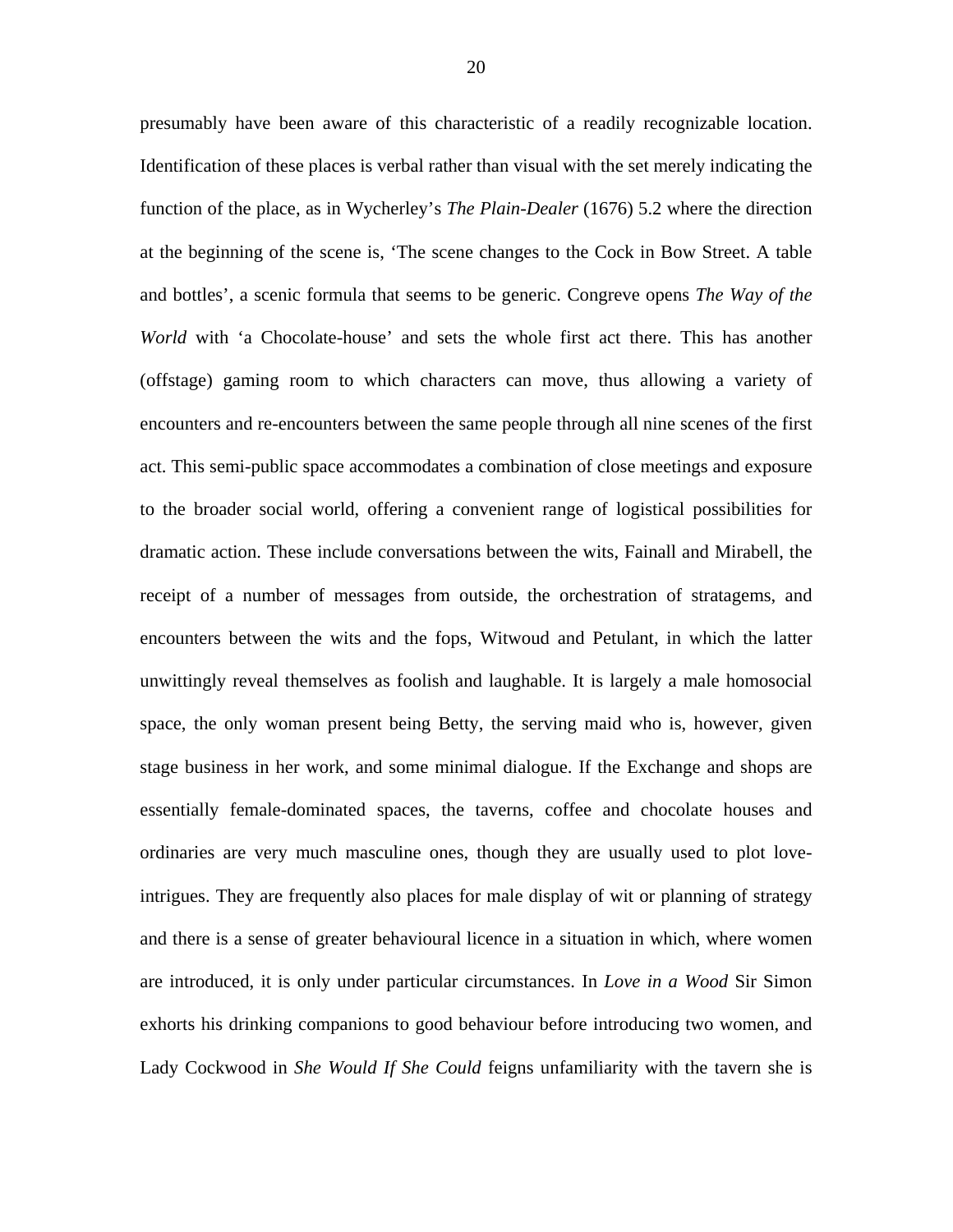entering in order to suggest her propriety, 'Dear, how I tremble! I never was in one of these houses before' (1.3.7-8).

The comic exaggeration of characters in Restoration comedy, and of most of their activities, creates a decidedly artificial world detached from the realities of the London inhabited by the audience. But they are positioned in the same geographical frame of reference as the audience – albeit a selective range of urban locations such as the parks, Pall Mall and Covent Garden Piazza, the taverns and ordinaries, and the Exchange. This, along with their self-conscious embrace of their identity as Londoners helps to close the gap between the stage-play world of London and the audience's experience. Where London's various areas and features come particularly into prominence in the drama is not, however, their dramatization as settings, but in the plethora of references in the dialogue of characters. In the case of scenes set in named locations, there is usually little actual discussion of or reference to these in the dialogue of the characters that populate them, other than (very occasionally) to identify them. Reference to significant parts or features of London is, however, to be found much more frequently in general dialogue and in narrated action in the mouths of characters, reflecting the drama's tendency to present the metropolis and its localities in conceptual rather than primarily spatial or geographical terms. In the drama, what particular places represented socially was more important than any of their more material aspects. Moreover, the manner in which discussion of place is incorporated into dramatic dialogue underlines the ways that cultural and social identity is mapped onto locality in the capital, by making explicit the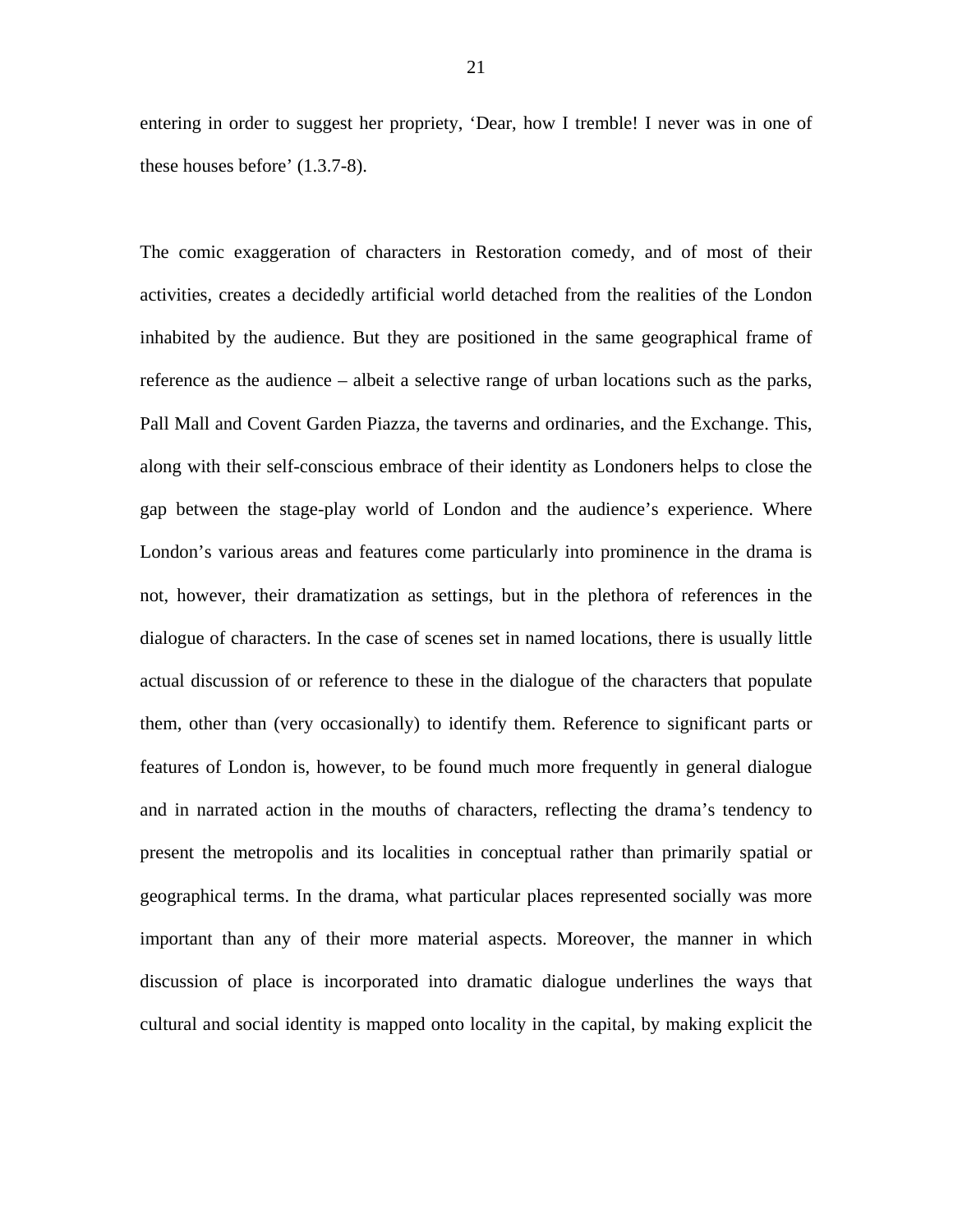connections between its geographical spaces and certain activities, levels of social rank, and even moral states. Cynthia Wall has pointed out that:

Restoration plays as a genre set up a vocabulary of place that reaffirmed the stability and recognitive value of key semiotic and historic public spaces: Covent Garden, St James's, Mulberry Gardens, Spring Garden, Pall Mall, the New Exchange – all places visited by the nobility, and those who served them or preyed on them in the dark.

(1998, 159)

If social self-definition was taking place – at least in respect of dramatic characters, on an individual level – it was also happening in geographical terms to the city itself. The interaction between town and individual was significant and the recognized social spaces become the iconic dramatic locations of the Restoration stage: London was being reinterpreted in terms of particular and selected types of such space.

<span id="page-22-1"></span><span id="page-22-0"></span>The theatrical conception of London is evident in the acute awareness manifest in dramatic dialogue of places that most frequently provide settings for public scenes and social performance – such as the public parks and gardens, Covent Garden Piazza, the New Exchange – as well as others less evident in actual dramatization, such as the playhouses. The theatrical construction of the town is usually in terms of places of pleasure, when named public locations are involved, so that the theatrical map of London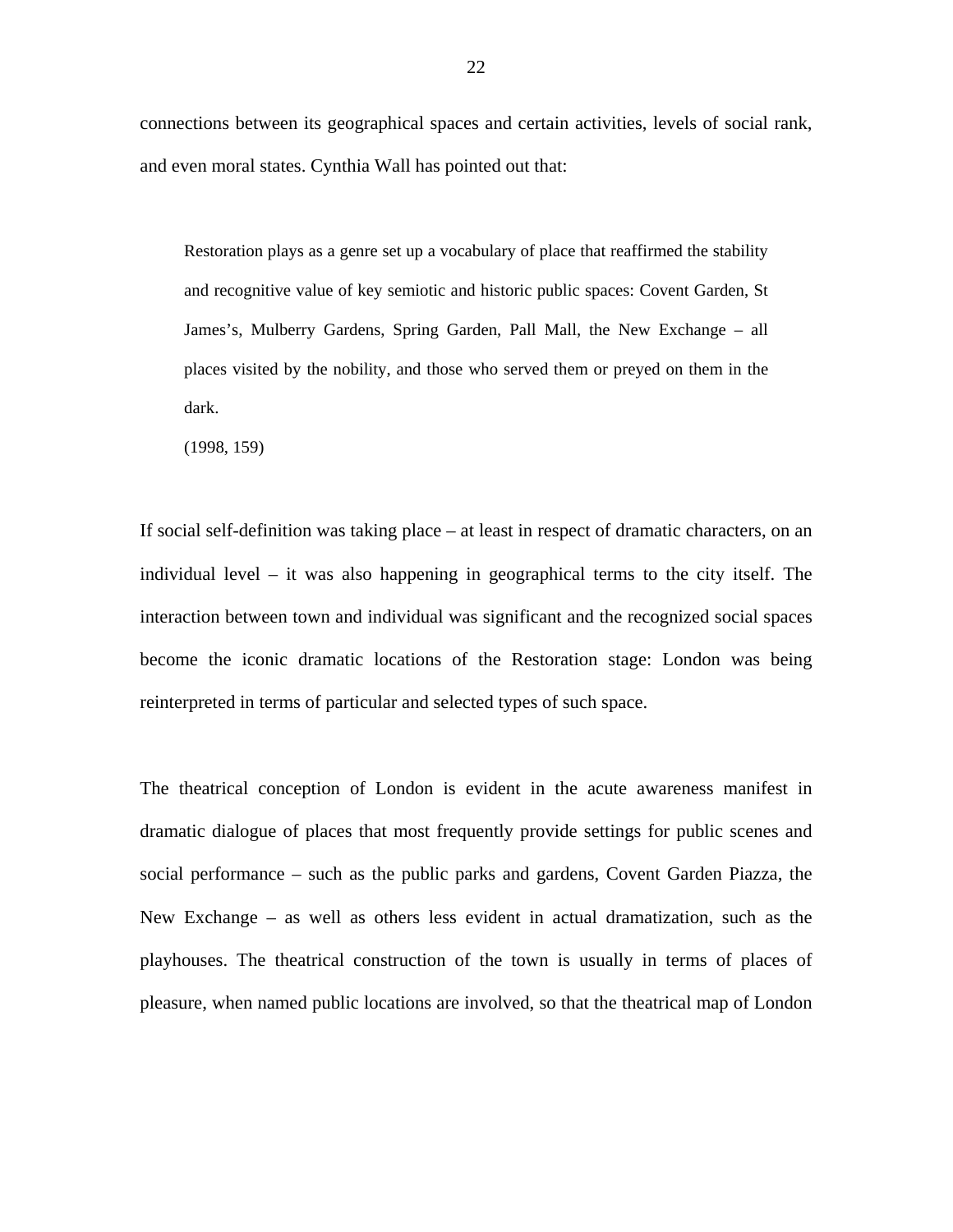is selective and entirely socially determined.[14](#page-22-0) *Love in a Wood, or St James's Park* is an example of a play deeply rooted in the topography of London, already apparent from the variety of identified public settings in the play. As the sub-title suggests, the 'wood' – when understood in the literal sense – is St James's Park, and the public spaces are extensions of the private ones, so that specific areas of London become part of an enlarged drawing room.<sup>[15](#page-22-1)</sup> The play opens with Lady Flippant, a widow, complaining about her lack of success in attracting another husband, and protesting, 'Have I not constantly kept Covent Garden Church, St Martin's, the playhouses, Hyde Park, Mulberry Garden, and all the other public marts where widows and maids are exposed?' (1.1.23–5). Later Ranger, a gallant, complains to the woman he is unsuccessfully attempting to pursue that lately he has not seen her, 'at the park, playhouse, Exchange, or other public place' (2.2.157). Frequentation of these places becomes something of a social duty. The strong sense of locality and its importance in the play is also illustrated in the description by the foolish aspirant wit Dapperwit of his relationship with his mistress in terms of the resorts they have visited together, 'Can you have the heart to say you will never more break a cheese-cake with me at New Spring Garden, the Neat House, or Chelsea?' (3.2.154–60). He goes on to tempt her, with clear sexual implications, to a tavern called the 'green garret', a place she has previously been partial to, 'You have refused Colby's Mulberry Garden, and the French houses, for the green garret, and a little

<sup>&</sup>lt;sup>14</sup> Compare Michel De Certeau's observation that, 'The city is . . . "poeticized" by the subject: the subject has refabricated it for his or her own use by undoing the constraints of the urban apparatus and, as a consumer of space, imposes his or her own law on the external order of the city' (1998, 13).

<sup>&</sup>lt;sup>15</sup> However, the difference is that the park does not have the order and rules of the drawing room. Derek Hughes observes that the play 'resembles *The Country Gentleman* in portraying a world of universal dislocation, but differs by withholding any fixed original order of place against which the dislocations might be measured. Physical, social, economic, and perceptual disorientation abound, all of them combined in the complex nocturnal wanderings and misunderstandings in the park, where signs become ambiguous, and identity, social rank, and moral character are alike obscured and misconstrued' (1998, 122).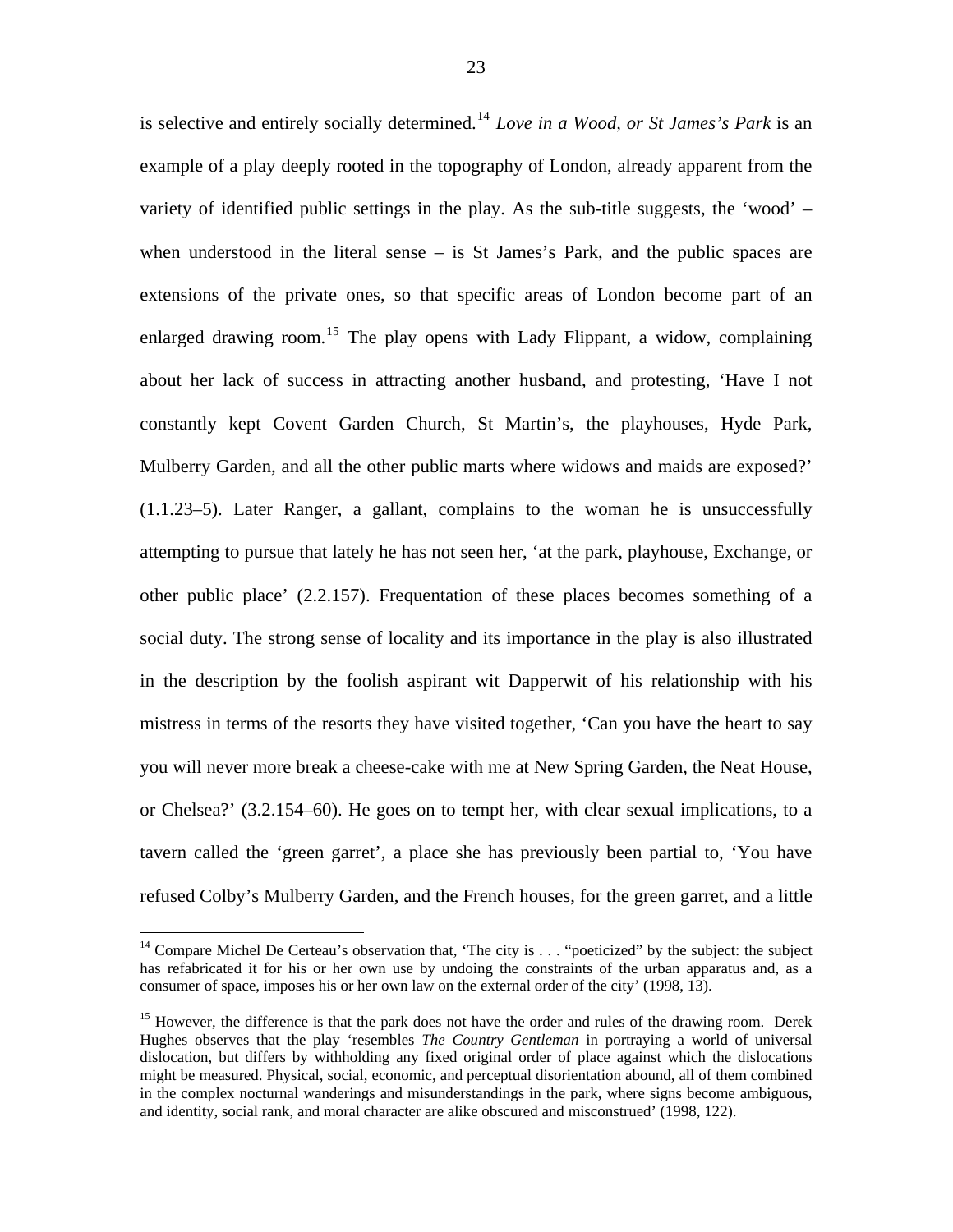something in the green garret pleased you more than the best treat the other places could yield' (3.2.164–7). Both private and public spaces build up a pattern of associations for the audience, not only outlining the activities of characters and placing them in a variety of significant contexts but actually defining them. The romantic heroine, Gatty, in *She Would if She Could* comments to Courtall, the gallant pursuing her: 'I should rather have expected to have seen you, sir, walking in Westminster Hall, watching to make a match at tennis (a favourite sport of the king) or waiting to dine with a Parliament man, than to meet you at such an idle place as the Exchange is' (3.1.260–64). The self-promoting fop Vaunter in Granville's *The She-Gallants* explains how he has contrived to give the impression to the town that he was amorously connected with the witty heroine Lucinda:

At Church, I always sit in the same Pew; at the Play, in the same Box; at the Musick meeting, I contrive to be the next Man to her, and never fail to lead her out upon these occasions. In the Park, I turn as she turns; I go out, when she goes out; I drive by her Coach, then stop, and go softly, till she goes by again, then gallop . . . The World takes notice of these Assiduities, and always being glad of any Opportunity to defame, my Happiness is every where publish'd.'

(2.1. pp. 25–6).

<span id="page-24-0"></span>The performance in these public spaces is often carefully conveyed through reported social choreography within particular public spaces, the spaces themselves playing a part in the process. Though there are a few instances of this choreography being staged, the fact that it is more usually conveyed in dialogue allows for a greater degree of satirical comment to be inserted. This is the case in *Love for Love*, where the fop, Tattle, claims to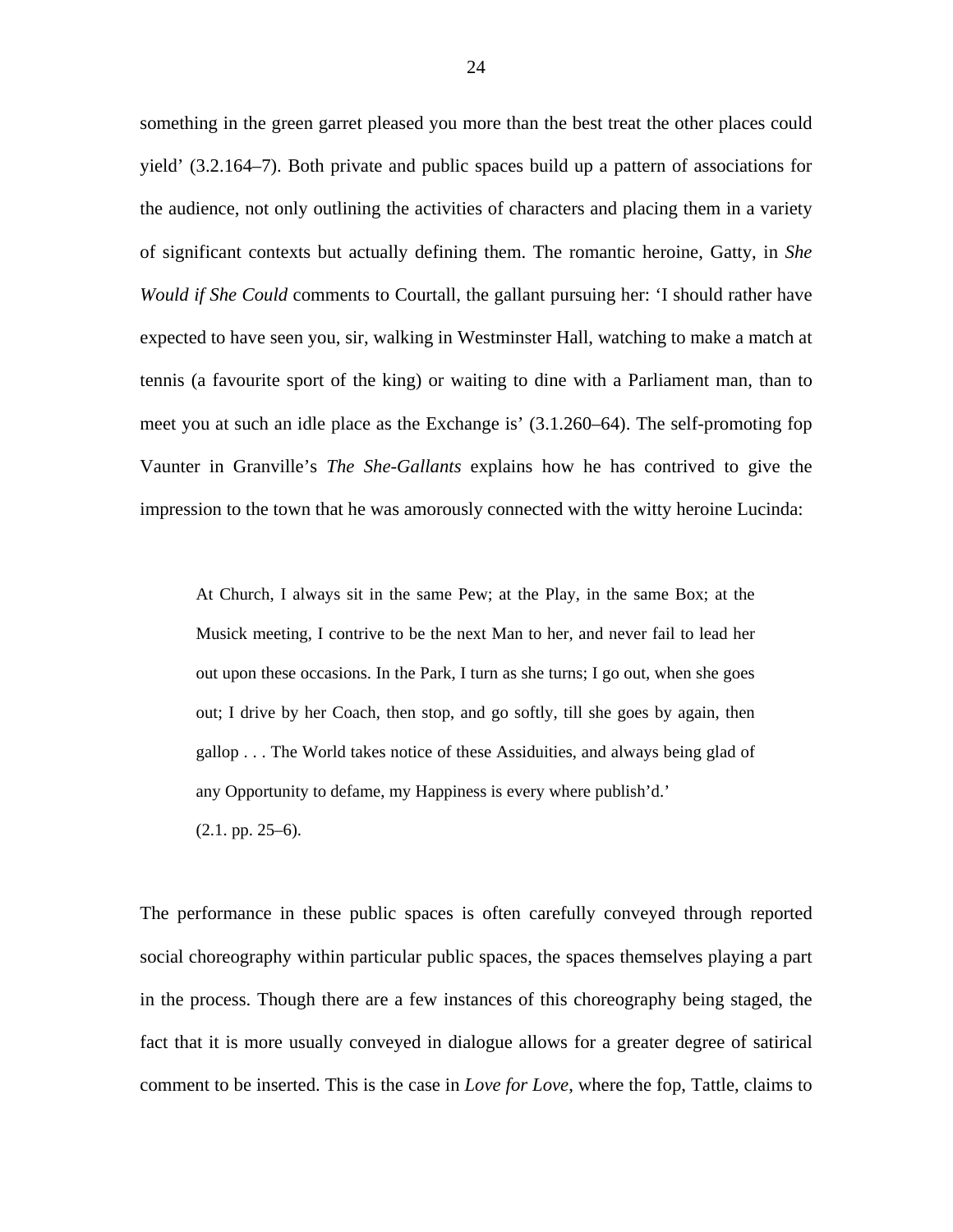receive many love letters, 'and if there be occasion for Witnesses, I can summon the Maids at the Chocolate-Houses, all the Porters of *Pall-Mall* and *Covent-Garden*, the Door-Keepers at the Play-House, the Drawers at *Locket's*, *Pontack's*, the *Rummer*, *Spring-Garden*' (3.1.[16](#page-24-0)2–6).<sup>16</sup> In Shadwell's *The True Widow* (1678), the town gentleman Stanmore instructs his friend Bellamour, recently returned from the country, about the rituals of paying court to ladies in town: 'I had forgotten half; you must turn as she turns; quit the Park when she goes out, pass by her twice or thrice between that and *St Jame's*; talk to her at night in the drawing Room – ' (1, p. 290). The actual refusal of such performance can equally be used to define the sophistication of a character. Millamant, the witty heroine in *The Way of the World* deliberately seeks to eschew social display when she makes one of her marriage conditions that she and Mirabell will not, 'go to *Hyde Park* together the first *Sunday* in a new Chariot, to provoke Eyes and Whispers' (4.1.57–9). However, this is from the perspective of familiarity with the place and rituals within it, and indicates the lack of a need for the social aspiration that they might make available.

Alongside the use of their choice of places of entertainment and leisure to help define characters, there is also the idea that to certain public places attaches the privileged right of particular members of society to frequent them. Charles II's closing off of the formerly fully open-access Hyde Park for the exclusive use of the gentry in 1660 is the clearest articulation of this idea. There is also some sense of competition between different privileged groups for the occupation of spaces. A remark in *The Mulberry Garden* 

<u>.</u>

<sup>16</sup> Tattle's orchestration of his public persona is comparable to Petulant's practice in *The Way of the World* of calling for himself (disguised) while he is in company in public places.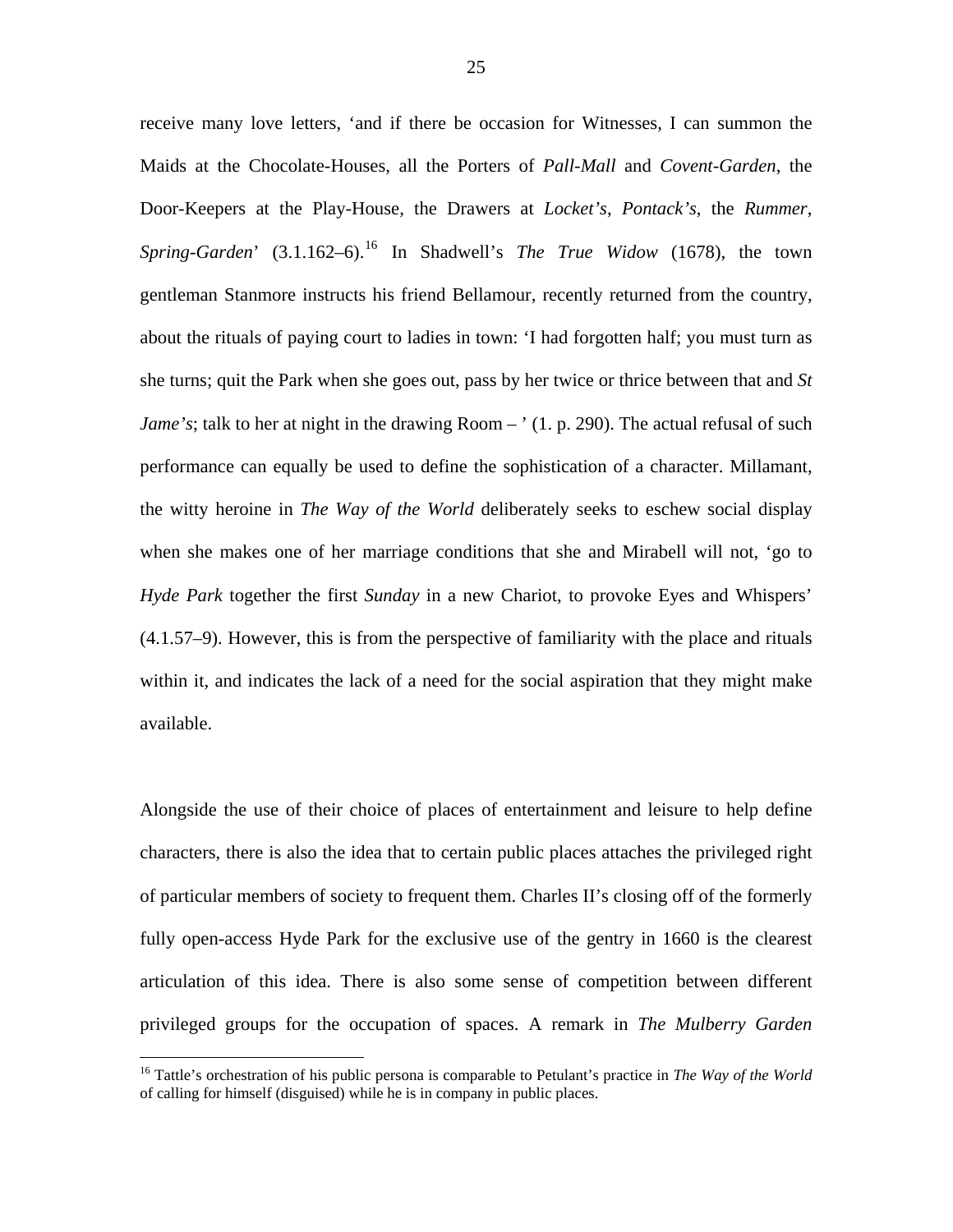suggests that country gentlewomen betray an excessive eagerness to enjoy the space after which the play is named, not being accustomed as fashionable townswomen are to its use, 'These Country Ladys for the first month take up their places in the Mulberry Garden, as early as a Citizens Wife at a new Play' (1.2.143–5). In a gratuitous bit of business in *The Man of Mode*, four 'ill fashioned fellows' appear at one point in the Mall, whom Bellinda calls the 'rabble of the town'. Sir Fopling decries the fact that they can invade the fashionable spaces, and remarks, ''Tis pity there's not an order made, that none but the beau monde should walk here'. He claims even to be able to recognize from the tobacco smell of their periwigs the coffee house they have come from (3.3.245–54). In the same play the notion is voiced of forms of behaviour being specific to particular localities. To Young Bellair's remark, 'Most people prefer High (Hyde) Park to this place (i.e. the Mall)', the witty Harriet replies (possibly here, in a direct address to the audience), 'It has the better reputation I confess: but I abominate the dull diversions there, the formal bows, the affected smiles, the silly by-words, and amorous tweers, in passing; here one meets with a little conversation now and then'  $(3.3.46-52)$ . A converse type of public space occurs in *Mr Turbulent* in which two gallants, Friendly and Fairelove, come upon each other in Moorfields, where the first act of the play is set. Friendly asks what his friend is doing there, thinking he might be having an intrigue with a shopkeeper's wife, but Fairelove retorts that he is equally surprised to see Friendly there given that he, 'belongs to the other end of Town as well as I'. Friendly says that he was just passing through, while he casts light-hearted aspersions on his friend by suspecting that he 'took more delight in *Moor-fields* than in the Train-swept *Mall*, or glorious *Hide-Park*' (1. p. 2).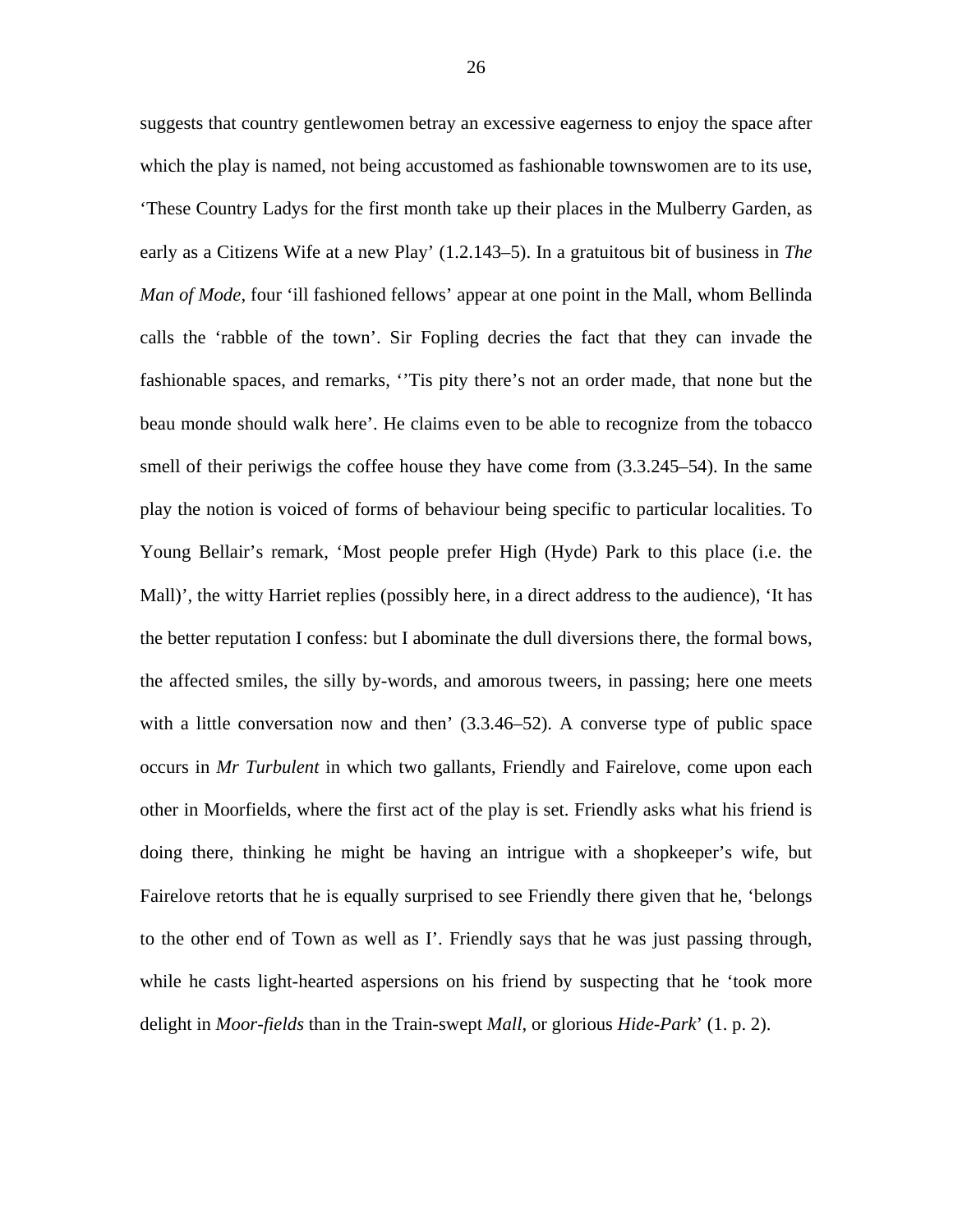Restoration drama represents London and Londoners principally in terms of politics of amatory, economic or social life, closely connected to the various possibilities and liberty for self-definition afforded by the material metropolis. Prominent among these are leisure pursuits, elite spaces for leisure constituting the preponderance of the public London localities featured, also including the theatre itself as well as other forms of consumption. However, if London is a place of pleasure, successful survival in it is also stringently demanding of knowledge, whether of dress, manners, topography, consumer culture or social strategies. Though the mannered fictional narratives of the drama may be texturally removed from the audience's own experience of the social life of London, their being embedded in the real London of the audience's awareness makes them more easily available to those audiences. These narratives also construct a sophisticated urban environment, and the mapping of this on to the familiar geography of London implicitly both offers a compliment to the London audiences and encourages an enhanced selfconsciousness in them as metropolitans.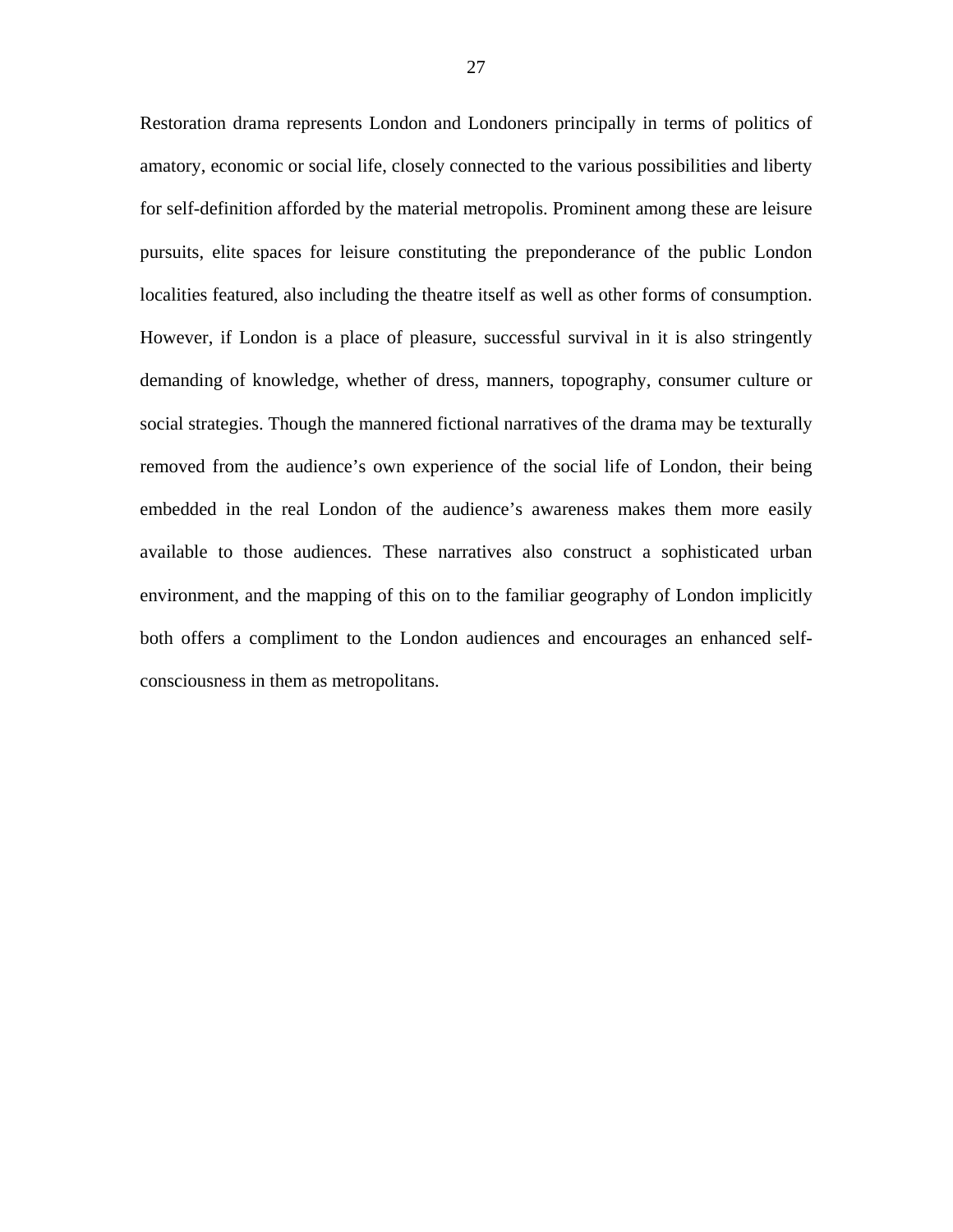#### **The Social Geography of London in Restoration Comedy**

#### **Works Cited**

Anon. *Mr Turbulent, or The Melanchollicks*, anon, London, printed for Simon Neal, 1682

- Behn, Aphra *The City Heiress*, ed. J. Todd, *The Works of Aphra Behn*, London, William Pickering, 1996, Vol. 7
- Behn, Aphra *The Debauchee, or The Credulous Cuckold*, ed. J. Todd, *The Works of Aphra Behn*, London, William Pickering, 1996, Vol. 5
- Betterton, Thomas *The Amorous Widow or The Wanton Wife*, London, printed for W. Turner, 1706
- Carlile, James *The Fortune Hunters, or Two Fools Well Met*, London, printed for James Knapton, 1689
- Caryl, John *Sir Salomon, or The Cautious Coxcomb*, London, printed for H. Herringman, 1691
- Cavendish, William *The Humorous Lovers*, ed. J. Fitzmaurice, Oxford, The Seventeenth Century Press, 1997
- Cibber, Colley *Love's Last Shift* ed. R. Hayley, *The Plays of Colley Cibber*, New York, Garland, 1980, Vol. 1
- Congreve, William *Love for Love* ed. A. G. Henderson, *The Comedies of William Congreve*, Cambridge, Cambridge University Press, 1982
- Congreve, William *The Old Batchelor* ed. A. G. Henderson, *The Comedies of William Congreve*, Cambridge, Cambridge University Press, 1982
- Congreve, William *The Way of the World* ed. A. G. Henderson, *The Comedies of William Congreve*, Cambridge, Cambridge University Press, 1982

Cowley, Abraham *The Cutter of Coleman Street*, ed. D. J. Gravett, Garland, 1987

Crowne, John *The Country Wit* ed. B. McMullin, *The Comedies of John Crowne: A Critical*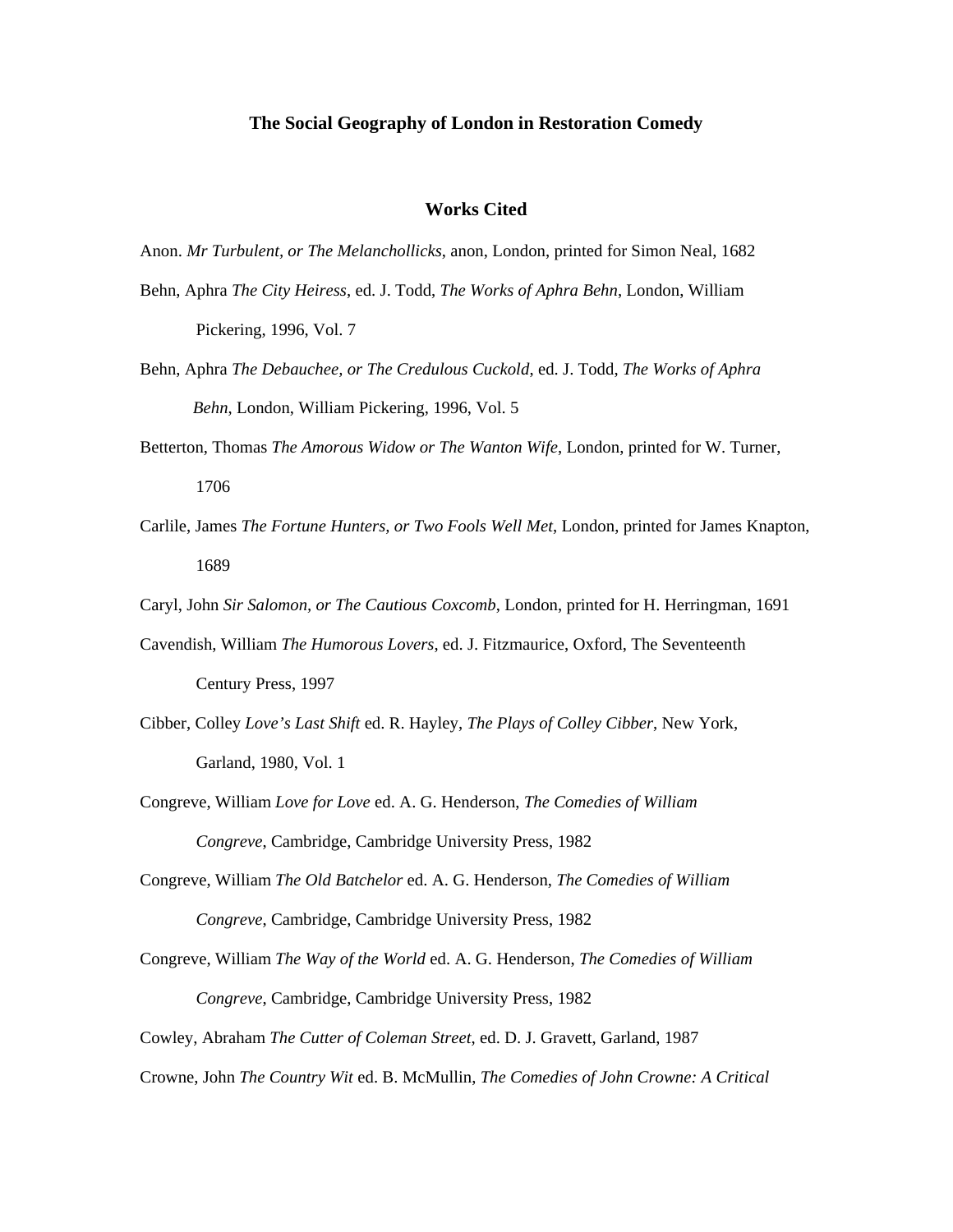*Edition*, New York, Garland, 1984

- Crowne, John *The Married Beau* ed. B. McMullin, *The Comedies of John Crowne: A Critical Edition*, New York, Garland, 1984
- Crowne, John *Sir Courtly Nice* ed. B. McMullin, *The Comedies of John Crowne: A Critical Edition*, New York, Garland, 1984

'J. D.' *The Mall, or The Modish Lovers*, London, printed for William Cademan, 1674

- De Certeau, M. (1998) *The Practice of Everyday Life Vol 2: Living and Cooking*, (trans. T. J. Tomasik from *L'Invention du quotidien II: habiter, cuisiner*, Gallimard, 1994), Minneapolis, University of Minnesota Press
- Dilke, Thomas *The Lover's Luck*, London, printed for Henry Playford and Benjamin Cooke, 1696

Dilke, Thomas *The Pretenders or The Town Unmaskt*, London, printed for Peter Buck, 1698

- Dryden, John *Albion and Albanius* in ed. E. Miner, *The Works of John Dryden*, gen. ed. H. T. Swedenberg, Berkeley, University of California Press, 1976, Vol. 15
- Dryden, John 'An Essay of Dramatic Poesy' ed. W. P Ker (ed.) *Essays of John Dryden*, Oxford, Clarendon Press, 1926, Vol. 1
- Dryden, John *The Wild Gallant* ed. J. H. Smith and D. Macmillan, gen. ed. H. T. Swedenberg, Berkeley, University of California Press, 1962, Vol. 8
- Durfey, Thomas *The Fool's Preferment, or The Three Dukes of Dunstable*, London, printed for J. Knight and F. Saunders, 1688
- Durfey, Thomas *The Fool Turn'd Critick*, London, printed for James Magnes and Richard Bentley, 1678
- Durfey, Thomas *Madam Fickle, or The Witty False One*, London, printed by T. N. for James Magnes and Richard Bentley, 1677
- Etherege, George *The Comical Revenge; or, Love in a Tub* ed. M. Cordner, *The Plays of George Etherege*, Cambridge, Cambridge University Press, 1982

Etherege, George *The Man of Mode* ed. M. Cordner, *The Plays of George Etherege*, Cambridge,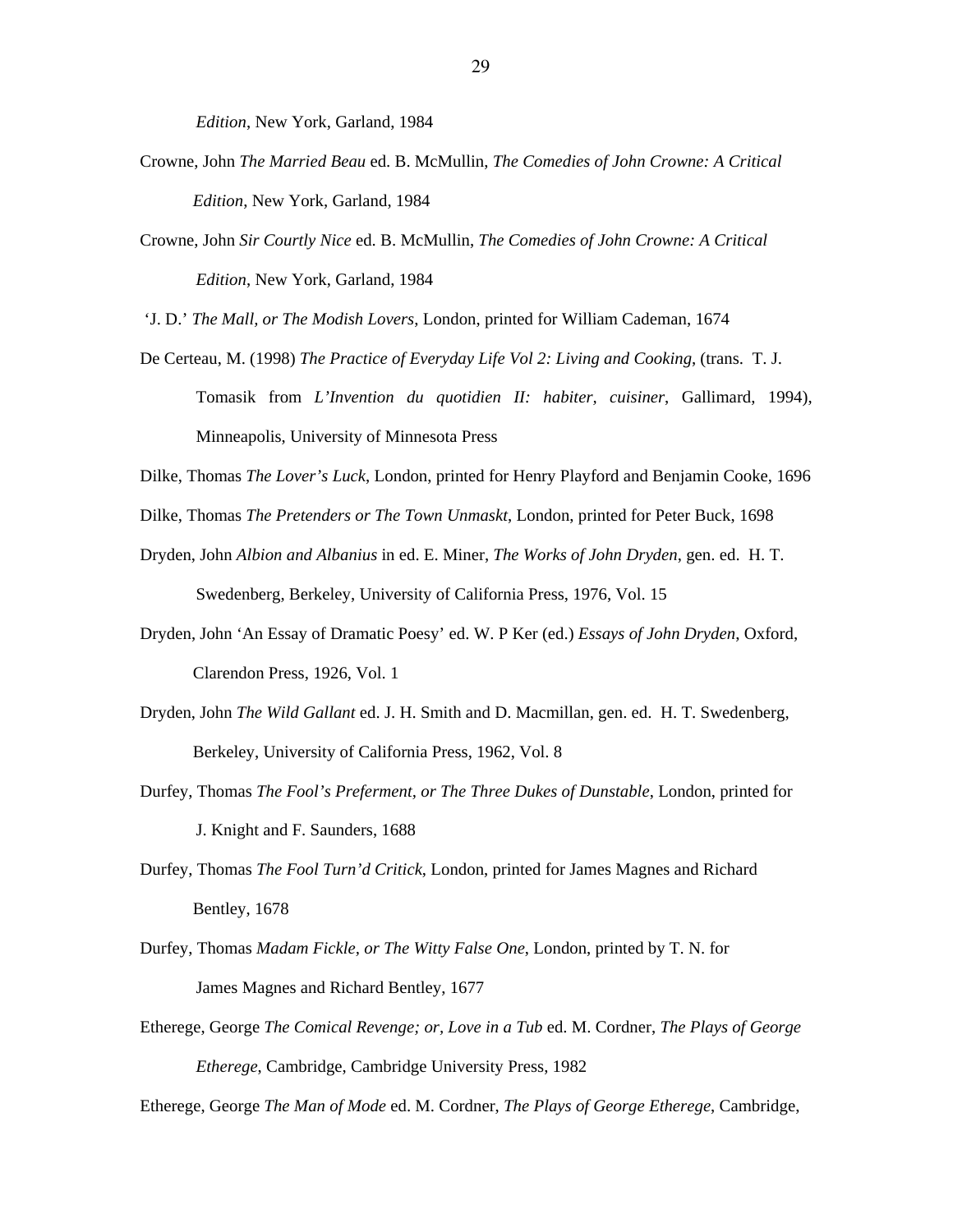Cambridge University Press, 1982

- Etherege, George *She Would if She Could* ed. M. Cordner, *The Plays of George Etherege*, Cambridge, Cambridge University Press, 1982
- Farquhar, George *The Constant Couple, or A Trip to the Jubilee* ed. S. Kenny, *The Works of George Farquhar*, Oxford, Clarendon Press, 1988, Vol 1
- Farquhar, George *Love and a Bottle* ed. S. Kenny, *The Works of George Farquhar*, Oxford, Clarendon Press, 1988, Vol 1
- Farquhar, George *Sir Harry Wildair* ed. S. Kenny, *The Works of George Farquhar*, Oxford, Clarendon Press, 1988, Vol 1
- Granville, George *The She-Gallants*, London, printed for Benjamin Tooke and Bernard Lintott, 1713
- Holland, P. *The Ornament of Action: Text and Performance in Restoration Comedy*, Cambridge, Cambridge University Press, 1979
- Hughes, D. *English Drama 1660-1700*, Oxford, Clarendon Press, 1996
- Leanerd, John *The Country Innocence*, London, printed for Charles Hopper, 1677
- Leanerd, John *The Rambling Justice*, London, printed by E. F. for Thomas Orrell, 1678
- Manley, Mary De la Riviere *The Lost Lover or the Jealous Husband*, London, printed for R. Bentley, F. Saunders and R. Wellington, 1697
- Otway, Thomas *Friendship in Fashion* ed. J. C. Ghosh, *The Works of Thomas Otway*, Oxford, Clarendon Press, 1932, Vol. 1
- Otway, Thomas *The Soldiers' Fortune* ed. J. C. Ghosh, *The Works of Thomas Otway*, Oxford, Clarendon Press, 1932, Vol. 2
- Payne, Neville *The Morning Ramble or The Town-Humours*, London, printed for Thomas Dring, 1673
- Pepys, Samuel *The Diary of Samuel Pepys*, ed. R. Latham and W. Matthews, London, Bell, 1970–83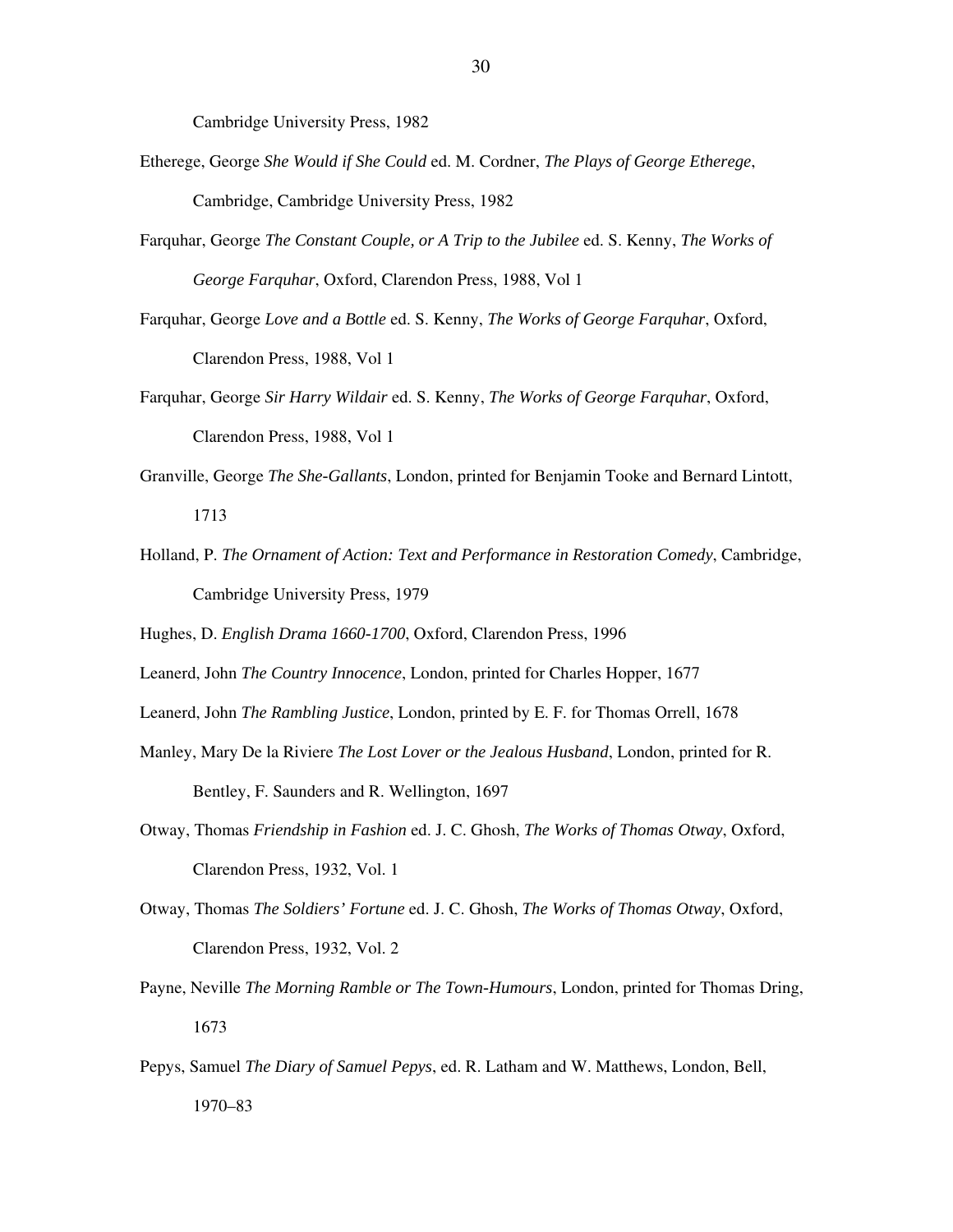Pix, Mary *The Beau Defeated*, London, printed for W. Turner and R. Basset, 1700

Ravenscroft, Edward *The Careless Lovers* ed. E. S. Henry, New York, Garland, 1987

- Ravenscroft, Edward *The London Cuckolds*, ed. M. Summers, *Restoration Comedies*, London, Jonathan Cape, 1921
- Sanford, R. (2002) *Maps and Memory in Early Modern England: A Sense of Place*, Basingstoke, Palgrave
- Sedley, Charles *The Mulberry Garden* ed. V. De Sola Pinto, *The Poetical and Dramatic Works of Sir Charles Sedley*, London, Constable and Co, 1928
- Shadwell, Thomas *The Humorists* ed. M. Summers, *The Complete Works of Thomas Shadwell*, London, 1927, reprinted New York, Benjamin Blom, 1968, Vol. 1
- Shadwell, Thomas *The Squire of Alsatia* ed. J. C. Ross, New York, Garland, 1987
- Shadwell, Thomas *The True Widow* ed. M. Summers, *The Complete Works of Thomas Shadwell*, London, 1927, reprinted New York, Benjamin Blom, 1968, Vol. 3
- Shoemaker, R. 'Gendered spaces: patterns of mobility and perceptions of London's geography, 1660-1750' in J. F. Merritt (ed.) *Imagining Early Modern London: Perception and Portrayals of the City from Stow to Strype*, Cambridge, Cambridge University Press, 2001, pp. 144-165
- Southerne, Thomas *The Maid's Last Prayer* ed. R. Jordan, and H. Love *The Works of Thomas Southerne*, Oxford, Clarendon Press, 1988, Vol. 1
- Southerne, Thomas *The Wives' Excuse* ed. R. Jordan, and H. Love *The Works of Thomas Southerne*, Oxford, Clarendon Press, 1988, Vol. 1

Summers, M. *The Restoration Theatre*, London, Kegan Paul, Trench, Trubner, 1934

- Vanbrugh, John *The Provoked Wife* ed. J. Smith, London, Ernest Benn, 1974
- Wall, C. *The Literary and Cultural Spaces of Restoration London*, Cambridge, Cambridge University Press, 1998

Wycherley, William *The Country Wife* ed. P. Dixon, *William Wycherley: The Country Wife and*